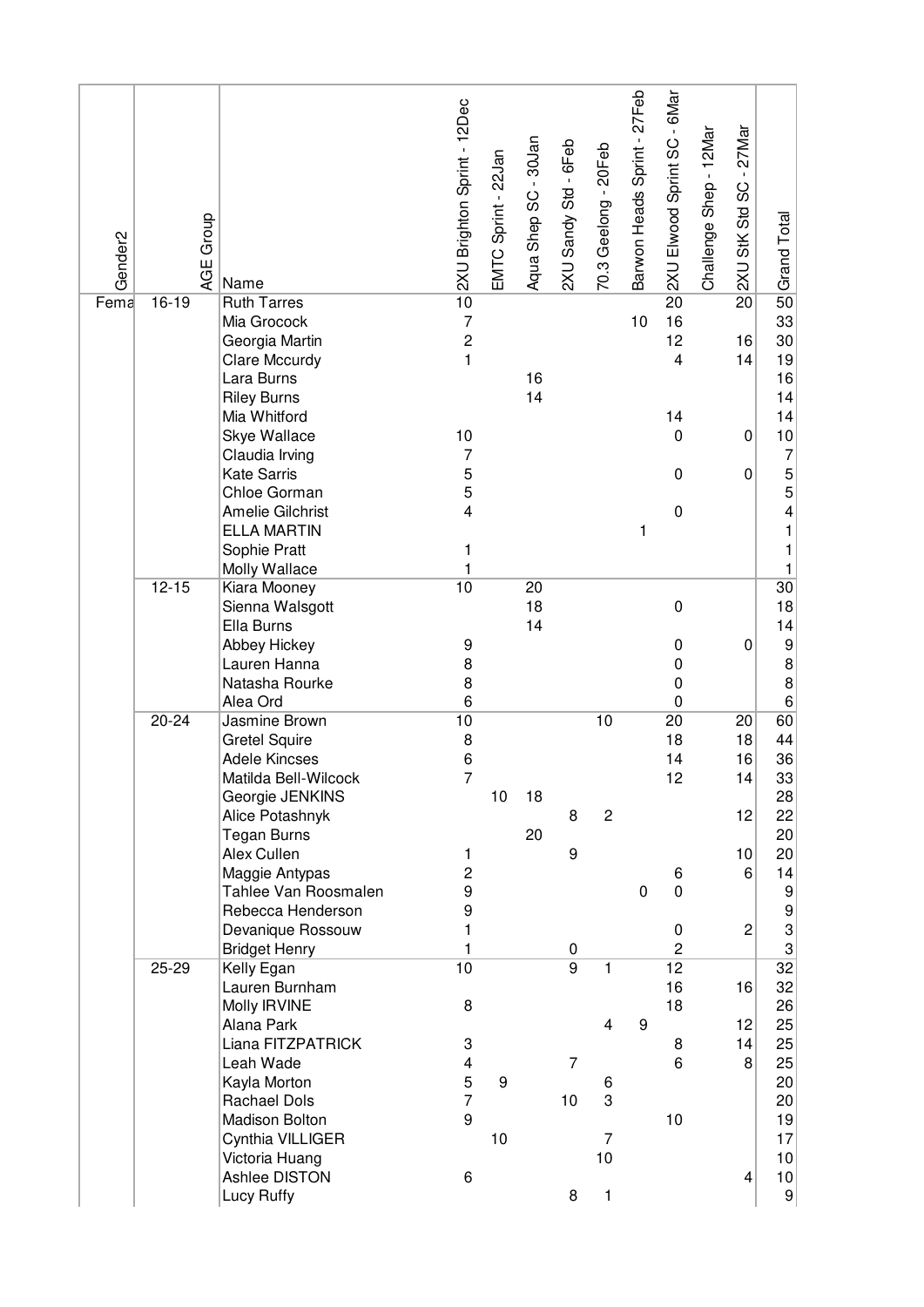| Fema | 25-29 | Shai O'Brien            |                         |    |    |    | $\boldsymbol{9}$ |                |                  |    |                | 9                                     |
|------|-------|-------------------------|-------------------------|----|----|----|------------------|----------------|------------------|----|----------------|---------------------------------------|
|      |       | Jacquie JAMES           |                         | 6  |    |    |                  |                |                  |    |                | 6                                     |
|      |       | Kyra NAISMITH           |                         | 4  |    |    |                  |                |                  |    |                | $\overline{\mathbf{4}}$               |
|      |       | Letitia Potashnyk       | 1                       |    |    | 1  | 1                |                |                  |    |                | 3                                     |
|      |       | Raluca COMANICI         | 1                       |    |    |    |                  |                |                  |    | 2              | 3                                     |
|      |       | Jodie Dunstan           |                         |    |    |    |                  |                |                  |    | $\overline{2}$ | $\overline{c}$                        |
|      |       | Nicole Jechilevsky      | 1                       |    |    |    |                  |                | $\boldsymbol{0}$ |    |                | 1                                     |
|      |       | <b>Kelsey Fox</b>       |                         |    |    |    | 1                |                |                  |    |                |                                       |
|      |       | Ebony Clarke            | 1                       |    |    |    |                  |                |                  |    |                |                                       |
|      |       | Charlie Chapple         | 1                       |    |    |    |                  |                |                  |    |                |                                       |
|      |       | <b>NATASHA BEAVIS</b>   |                         |    |    |    |                  | 1              |                  |    |                | 1                                     |
|      | 50-54 | Jacquie Earl            | $\overline{7}$          |    |    | 8  | 10               |                | 18               |    | 16             | 59                                    |
|      |       | Kirsty JOHNSON COX      |                         | 10 |    |    |                  |                |                  | 20 | 20             | 50                                    |
|      |       | Kim Dickinson           | $\overline{c}$          |    |    |    | $\overline{7}$   |                | 14               | 10 | 12             | 45                                    |
|      |       | Delwyn Thompson         |                         |    |    | 9  |                  |                | 20               |    |                | 29                                    |
|      |       | Wendy MCHUGH            |                         | 9  | 18 |    |                  |                |                  |    |                | 27                                    |
|      |       | Sue Andrews             | $\overline{\mathbf{4}}$ |    |    |    |                  | 8              | 12               |    |                | 24                                    |
|      |       | Joanne Elvish           |                         |    | 20 |    |                  |                |                  |    |                | 20                                    |
|      |       | Emma Garza Lopez        | 5                       |    |    |    |                  |                |                  |    | 14             | 19                                    |
|      |       | <b>Rachel Balding</b>   |                         |    |    |    |                  |                |                  | 18 |                | 18                                    |
|      |       | Sharon Andronaco        | 9                       |    |    |    |                  |                |                  |    |                | 9                                     |
|      |       | Karen Gorman            | 8                       |    |    |    |                  |                |                  |    |                | 8                                     |
|      |       | <b>Bronwyn Morris</b>   |                         |    |    |    |                  | $\overline{7}$ |                  |    |                | 7                                     |
|      |       | Kim Huett               | 1                       |    |    |    |                  |                | 6                |    |                | 7                                     |
|      |       | Juliana Phelps          |                         |    |    |    |                  |                |                  | 6  |                | 6                                     |
|      |       | Jo Angel                |                         |    |    |    | 1                |                |                  |    |                | 1                                     |
|      |       | Ruth Kimpton            |                         |    |    |    | 1                |                |                  |    |                |                                       |
|      |       | Kate Barlow             |                         |    |    |    | 1                |                |                  |    |                |                                       |
|      |       | <b>SUE BLIZZARD</b>     |                         |    |    |    |                  | 1              |                  |    |                |                                       |
|      |       | Anita Romleigh          | 1                       |    |    |    |                  |                |                  |    |                |                                       |
|      |       | Leah Krikas             |                         |    |    |    | 1                |                |                  |    |                |                                       |
|      |       | Kara Griffiths          | 1                       |    |    |    |                  |                |                  |    |                |                                       |
|      |       | Kara Gilbert            | 1                       |    |    |    |                  |                |                  |    |                |                                       |
|      |       | Kim Mcfadden            | 1                       |    |    |    |                  |                |                  |    |                |                                       |
|      | 30-34 | <b>Claire Breed</b>     | 10                      |    |    |    |                  |                | 18               |    | 18             | 46                                    |
|      |       | Sarah LEIGH             |                         | 8  |    |    |                  |                |                  | 16 |                | 24                                    |
|      |       | Leigh Yong              | 8                       |    |    |    |                  |                |                  |    | 14             | 22                                    |
|      |       | Regan HOLLIOAKE         |                         | 10 |    |    | 10               |                |                  |    |                | 20                                    |
|      |       | Leanne Szeto            |                         |    |    |    |                  |                |                  | 18 | 0              | 18                                    |
|      |       | Mathilda Wilmot         | 7                       |    |    |    | 1                |                |                  |    | 8              | 16                                    |
|      |       | Stephanie Dearaugo      | 6                       |    |    |    |                  |                | 8                |    |                | 14                                    |
|      |       | Andrea Ramos            |                         |    |    |    |                  |                |                  |    | 12             | 12                                    |
|      |       | Stacey Hogan            |                         |    |    | 10 |                  |                |                  |    |                | 10                                    |
|      |       | <b>DANAE Van Asselt</b> |                         |    |    |    |                  |                | 10               |    |                | 10                                    |
|      |       | Alanna Bullen           | 9                       |    |    |    |                  |                |                  |    |                | 9                                     |
|      |       | Elise Windsor-Smith     |                         |    |    |    | 8                |                |                  |    |                | 8                                     |
|      |       | Kate Bramley            | 8                       |    |    |    |                  |                |                  |    |                |                                       |
|      |       | Laura Anderson          |                         |    |    | 5  |                  |                |                  |    |                | $\begin{array}{c} 8 \\ 5 \end{array}$ |
|      |       | Madalene Cleary         |                         |    |    |    | 4                |                |                  |    |                | $\overline{\mathbf{r}}$               |
|      |       | Jaclyn Murphy           |                         |    |    |    | 3                |                |                  |    |                | 3                                     |
|      |       | <b>Clare Newton</b>     | 3                       |    |    |    |                  |                |                  |    |                | 3                                     |
|      |       | Laura McGrane           |                         |    |    |    | $\mathbf{1}$     |                | $\pmb{0}$        |    |                | 1                                     |
|      |       | <b>JESS DALTON</b>      |                         |    |    |    |                  | 1              |                  |    |                | 1                                     |
|      |       | Eleanor Johnson         | 1                       |    |    |    |                  |                |                  |    |                | 1                                     |
|      |       | Amanda Cohn             |                         |    |    |    | 1                |                |                  |    |                | 1                                     |
|      | 35-39 | <b>Hayley Gniel</b>     | $\overline{9}$          |    |    |    |                  |                | 20               |    | 18             | 47                                    |
|      |       | Johanna Clark           |                         |    |    |    |                  | 10             | 18               |    | 16             | 44                                    |
|      |       | Marlie Wood             | 5                       |    |    |    |                  |                | 14               |    | 10             | 29                                    |
|      |       | Lindsey Berne           |                         |    |    |    | 6                |                | 16               |    |                | 22                                    |
|      |       |                         |                         |    |    |    |                  |                |                  |    |                |                                       |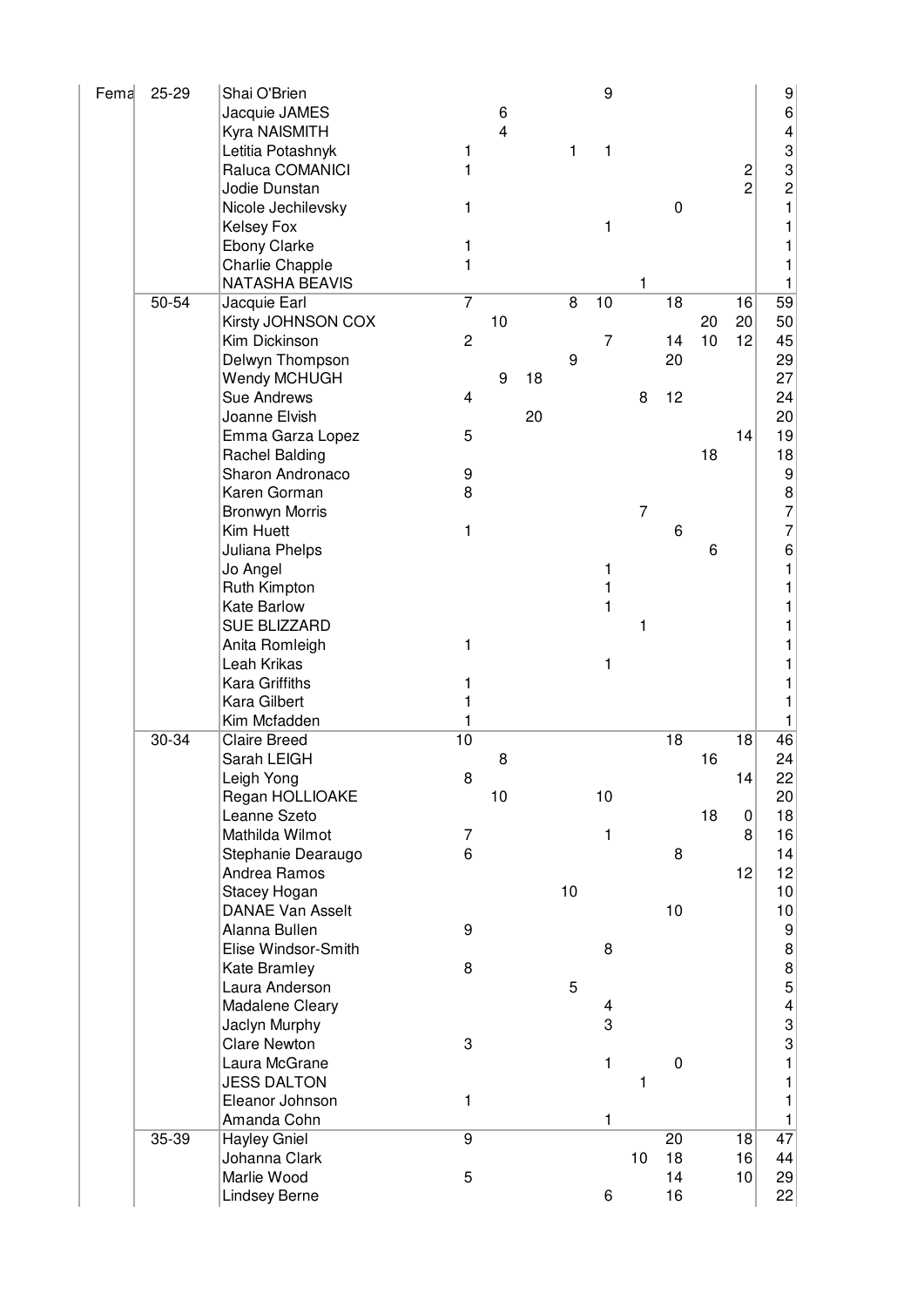| Fema | 35-39     | Alice Walker<br>Sarah Mulkearns<br>Rebecca CLADINGBOEL<br>Jennifer Zenker<br>Alice Dinh<br>Meghann Geschke<br>Vanessa Murray<br>Rebecca Turner<br>Kerryn Adams<br>Lindsay Hamilton<br><b>Emily Commerford</b><br>Elise Garraway<br>Sarah Graham<br>Claire FROST                                                                                                  | 8<br>1<br>1<br>1<br>6<br>4<br>1             | 10                  | 20<br>20 | 5<br>1                                                            | 9<br>10<br>10                 | 1<br>1                      | 10<br>8<br>6                                 | 16       | 4                                            | 20<br>20<br>19<br>18<br>16<br>10<br>10 <sup>1</sup><br>9<br>$\overline{7}$                                                                                                             |
|------|-----------|------------------------------------------------------------------------------------------------------------------------------------------------------------------------------------------------------------------------------------------------------------------------------------------------------------------------------------------------------------------|---------------------------------------------|---------------------|----------|-------------------------------------------------------------------|-------------------------------|-----------------------------|----------------------------------------------|----------|----------------------------------------------|----------------------------------------------------------------------------------------------------------------------------------------------------------------------------------------|
|      |           | Lisa PRIEST<br>PIP MINNEY<br>Emma Conroy<br>Emma Cameron<br><b>Kristy PARKER</b><br>Paula Swannock<br><b>VERITY ADAMS</b><br>RACHEL JONES<br>Michelle Zajac<br><b>Belinda Lock</b><br><b>KATHRYN EBERY</b><br>Katherine lannello<br>Katie Magee                                                                                                                  | 3<br>1<br>1<br>1                            | 3<br>$\overline{c}$ |          | $\mathbf{1}$                                                      | 1                             | 3<br>1<br>$\mathbf{1}$<br>1 | $\overline{c}$<br>$\mathbf 0$                |          | $\overline{c}$                               | 66543333221<br>1<br>1<br>1<br>1<br>1                                                                                                                                                   |
|      | $40 - 44$ | Maike WOLF<br>Samantha Janssen<br>Fiona Noble<br>Sophie Hawken<br>Melanie Skicko<br>Jac Noonan<br>Karen GRIFFITHS<br><b>MELISSA WILSON</b><br>Marie Andrieux<br>Natalie WALDIE<br>PERI PAYNE<br>Nicola Fotheringham<br><b>Kelly Miller</b><br>Samantha Dawson<br>Miyuki Roberts<br>Chiara Curtis<br><b>Kristy Sealby</b><br>Alexandra Archer<br>Paulina Tusinska | 10<br>9<br>6<br>3<br>8<br>1<br>5            | 10                  | 16<br>14 | $\overline{2}$<br>$\overline{7}$<br>10<br>$\overline{\mathbf{4}}$ | $\overline{9}$<br>3<br>8<br>4 | 10                          | $\overline{20}$<br>14<br>16<br>8<br>6<br>4   | 14<br>12 | 20<br> 14 <br>16                             | 59<br>37<br>32<br>16<br>16<br>14<br>13<br>13<br>12<br>11<br>10<br>10<br>$\bf{8}$<br>$\begin{array}{c} 8 \\ 7 \\ 5 \end{array}$<br>$\overline{\mathcal{A}}$<br>$\overline{\mathcal{L}}$ |
|      |           | Emma Fisher<br>Trudy REID-MCPHEE<br>Alexandra Sion<br>Nadia Ticehurst                                                                                                                                                                                                                                                                                            | 1<br>$\mathbf 0$                            |                     |          | 1<br>1                                                            |                               |                             | 0<br>$\boldsymbol{0}$                        |          | $\overline{\mathbf{c}}$<br>$\overline{2}$    | $\begin{array}{c} 4 \\ 3 \\ 2 \end{array}$<br>$\mathbf{1}$<br>1                                                                                                                        |
|      | 45-49     | Gemma Berry<br>Louise Shaw<br>Nickie SCRIVEN<br>Alison Nicolin<br>Ann BINGHAM<br>Deborah Friedlander<br>Louise Brennan<br>Heidi Edmiston<br>Karen Noble                                                                                                                                                                                                          | 10<br>9<br>6<br>1<br>8<br>$\mathbf{1}$<br>5 | 9                   | 18       | 10<br>9<br>8                                                      | 8                             |                             | $\overline{20}$<br>18<br>14<br>16<br>8<br>12 |          | 20<br>18<br>16<br>12<br>14<br>$\overline{c}$ | 60<br>53<br>31<br>27<br>24<br>22<br>20<br>18<br>17                                                                                                                                     |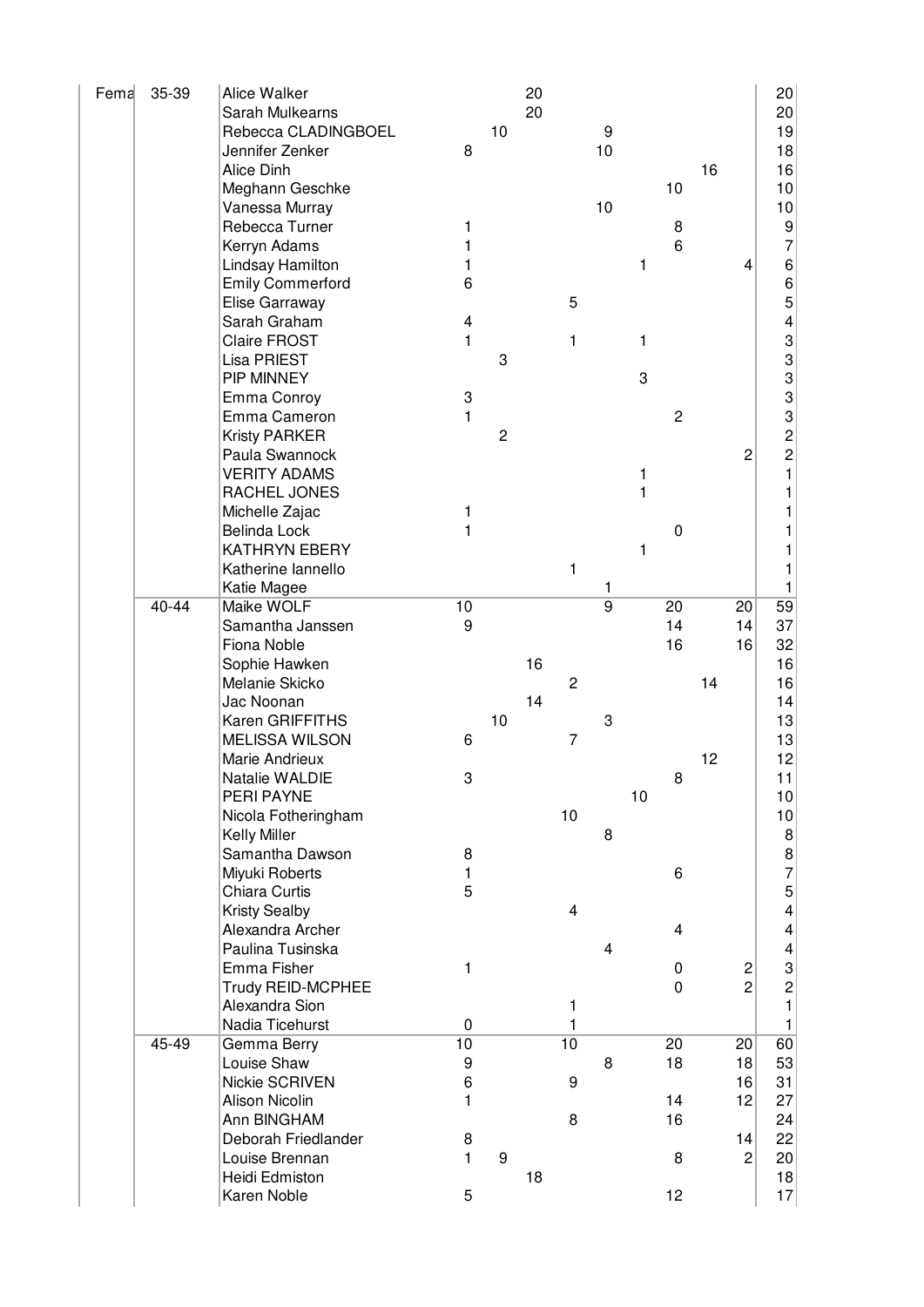| Fema         | 45-49   | Courtney Wheeler               | 3                       |                |                 | 6           |                |                |             |     | 6              | 15                                    |
|--------------|---------|--------------------------------|-------------------------|----------------|-----------------|-------------|----------------|----------------|-------------|-----|----------------|---------------------------------------|
|              |         | Linda Solly                    | 1                       |                |                 |             |                |                | 10          |     | $\overline{4}$ | 15                                    |
|              |         | Sonya Dalgliesh                |                         |                | 14              |             |                |                |             |     |                | 14                                    |
|              |         | Natalie Livings                | 4                       |                |                 | 5           | 4              |                |             |     |                | 13                                    |
|              |         | Tanya Brown                    |                         |                |                 |             | 9              |                |             |     |                | 9                                     |
|              |         | <b>Kim SUMMERS</b>             |                         | 7              |                 |             | 1              |                |             |     |                | 8                                     |
|              |         | Renee Kieseker                 | $\overline{\mathbf{c}}$ |                |                 |             |                |                | 6           |     |                |                                       |
|              |         | <b>Sue Hailes</b>              | $\overline{7}$          |                |                 |             |                |                |             |     |                | $\begin{array}{c} 8 \\ 7 \end{array}$ |
|              |         |                                |                         |                |                 |             |                |                |             |     |                |                                       |
|              |         | Dawn FRASER                    |                         | 6              |                 |             |                |                |             |     |                | 6<br>6<br>5                           |
|              |         | Emma Spinks                    |                         |                |                 |             | 6              |                |             |     |                |                                       |
|              |         | Kirsten Wilson                 | 1                       |                |                 | 4           |                |                | 0           |     |                |                                       |
|              |         | Laura Smithers-Shaw            |                         |                |                 |             | 5              |                |             |     |                | 5                                     |
|              |         | Severine Roman                 |                         |                |                 |             |                |                | 4           |     |                | 4                                     |
|              |         | Rebecca Payne                  | 1                       |                |                 | 3           |                |                |             |     |                | 4                                     |
|              |         | Evelyn WILTON                  | 1                       |                |                 |             |                |                | 0           |     | $\overline{c}$ | 3                                     |
|              |         | Karen Hendrickx                |                         |                |                 |             |                |                |             |     | $\overline{c}$ | 3                                     |
|              |         | Sally Bradley                  |                         |                |                 |             |                |                |             |     | $\overline{c}$ | 3                                     |
|              |         | Tamie Moody                    | 1                       |                |                 | 2           |                |                |             |     |                | 3                                     |
|              |         | <b>CAROLINE Overbeek</b>       | 1                       |                |                 | $\mathbf 0$ |                |                | 0           |     | $\overline{c}$ | 3                                     |
|              |         | Ritsuko Higa                   |                         |                |                 |             | 3              |                |             |     |                | 3                                     |
|              |         | <b>LUCIJA VALENTIC</b>         | 1                       |                |                 | 1           |                |                |             |     |                | $\overline{c}$                        |
|              |         | Leah Hickey                    |                         |                |                 |             | 1              |                |             |     |                | 1                                     |
|              |         | Meg Suda                       | 1                       |                |                 |             |                |                |             |     |                | 1                                     |
|              |         | Katherine GIBNEY               |                         |                |                 |             |                |                |             |     |                |                                       |
|              |         | Lisa Dommisse                  | 1                       |                |                 |             |                |                |             |     |                | 1                                     |
|              | 55-59   |                                |                         |                |                 | 10          |                |                |             | 20  | 18             | 48                                    |
|              |         | Kelly Watts                    |                         |                |                 |             |                |                |             |     |                |                                       |
|              |         | Donna TODD                     |                         | 10             | 16              |             |                | 10             |             |     |                | 36                                    |
|              |         | Michelle Crofts                | 8                       |                |                 |             |                |                | 20          |     |                | 28                                    |
|              |         | Mary Bussell                   |                         |                |                 |             | 9              |                |             |     |                | $\boldsymbol{9}$                      |
|              |         | <b>Jackie WELCH</b>            |                         | 9              |                 |             |                |                |             |     |                | $\boldsymbol{9}$                      |
|              |         | Shaune Wakeman                 | 9                       |                |                 |             |                |                |             |     |                | 9                                     |
|              |         | Kate Anderson                  |                         |                |                 | 9           |                |                |             |     |                | 9                                     |
|              |         | Michelle Simons                |                         |                |                 |             | 8              |                |             |     |                | $\begin{array}{c} 8 \\ 7 \end{array}$ |
|              |         | Sarah McLeod                   |                         |                |                 |             | 7              |                |             |     |                |                                       |
|              |         | Karen Mays                     |                         |                |                 |             | 5              |                |             |     |                | 5                                     |
|              |         | Nicki Davies                   |                         |                |                 |             | $\overline{c}$ |                |             |     |                | $\overline{c}$                        |
|              |         | Chris Lee                      | $\Omega$                |                |                 | 0           | 1              |                |             |     |                | 1                                     |
|              | 60-64   | <b>Jill Sultan</b>             | $\overline{7}$          |                |                 |             |                |                | 12          |     | 16             | 35                                    |
|              |         | Jennifer Patterson             | 5                       |                |                 |             |                |                | 8           |     | 14             | 27                                    |
|              |         | Karyn Fitts                    |                         |                |                 |             |                |                | 20          |     |                | 20                                    |
|              |         | <b>Wendy Ball</b>              | 8                       |                |                 | 10          |                |                |             |     |                | 18                                    |
|              | 65-69   | Jenny Kelly                    | 10                      |                |                 |             | 10             |                |             |     |                | 20                                    |
|              |         | Multiclass India Biesse Fitton | $\overline{9}$          |                | $\overline{20}$ |             |                |                | 16          |     | 20             | 65                                    |
|              |         |                                | 8                       |                | 18              |             |                |                | 20          |     |                | 46                                    |
|              |         | Georgia Powning                |                         |                |                 |             |                |                |             |     |                |                                       |
|              |         | Montana Whiteley               | 10                      |                | 16              |             |                |                | 18          |     |                | 44                                    |
| Female Total |         |                                | 524                     |                | 142 330 193 243 |             |                | 76             | 698         | 150 |                | 592 2948                              |
| Male         | $16-19$ | <b>Cameron Hill</b>            |                         |                |                 |             | 9              |                | 20          |     | 20             | 49                                    |
|              |         | Joshua Augustinus              | 9                       |                | 20              |             |                |                | 0           |     |                | 29                                    |
|              |         | Sebastian Butler-Suarez        | 5                       |                |                 |             |                | 9              |             |     |                | 14                                    |
|              |         | Liam Scott                     | 3                       |                |                 |             |                | 10             | 0           |     |                | 13                                    |
|              |         | Ryan MCKENZIE                  |                         | 10             |                 |             |                |                |             |     | $\sqrt{2}$     | 12                                    |
|              |         | Harvey Lanigan                 | 10                      |                |                 |             |                |                | 0           |     | $\overline{0}$ | 10                                    |
|              |         | Charlie Mcswain                | 10                      |                |                 |             |                |                | 0           |     |                | 10                                    |
|              |         | <b>Trent Papenfus</b>          | 8                       |                |                 |             |                |                | $\mathbf 0$ |     | $\mathbf 0$    | 8                                     |
|              |         | Aaron LOADER                   |                         | $\overline{7}$ |                 |             |                |                |             |     |                | $\overline{7}$                        |
|              |         | <b>Isaac Craig</b>             | 7                       |                |                 |             |                |                |             |     |                | $\overline{7}$                        |
|              |         | Elijah Lewis                   | $\overline{7}$          |                |                 |             |                |                | $\mathbf 0$ |     | 0              | $\overline{7}$                        |
|              |         | <b>Cameron Marshall</b>        |                         |                |                 |             |                | $\overline{7}$ |             |     |                | $\overline{7}$                        |
|              |         | Isaac Hedley                   | 4                       |                |                 |             |                |                |             |     |                | 4                                     |
|              |         |                                |                         |                |                 |             |                |                |             |     |                |                                       |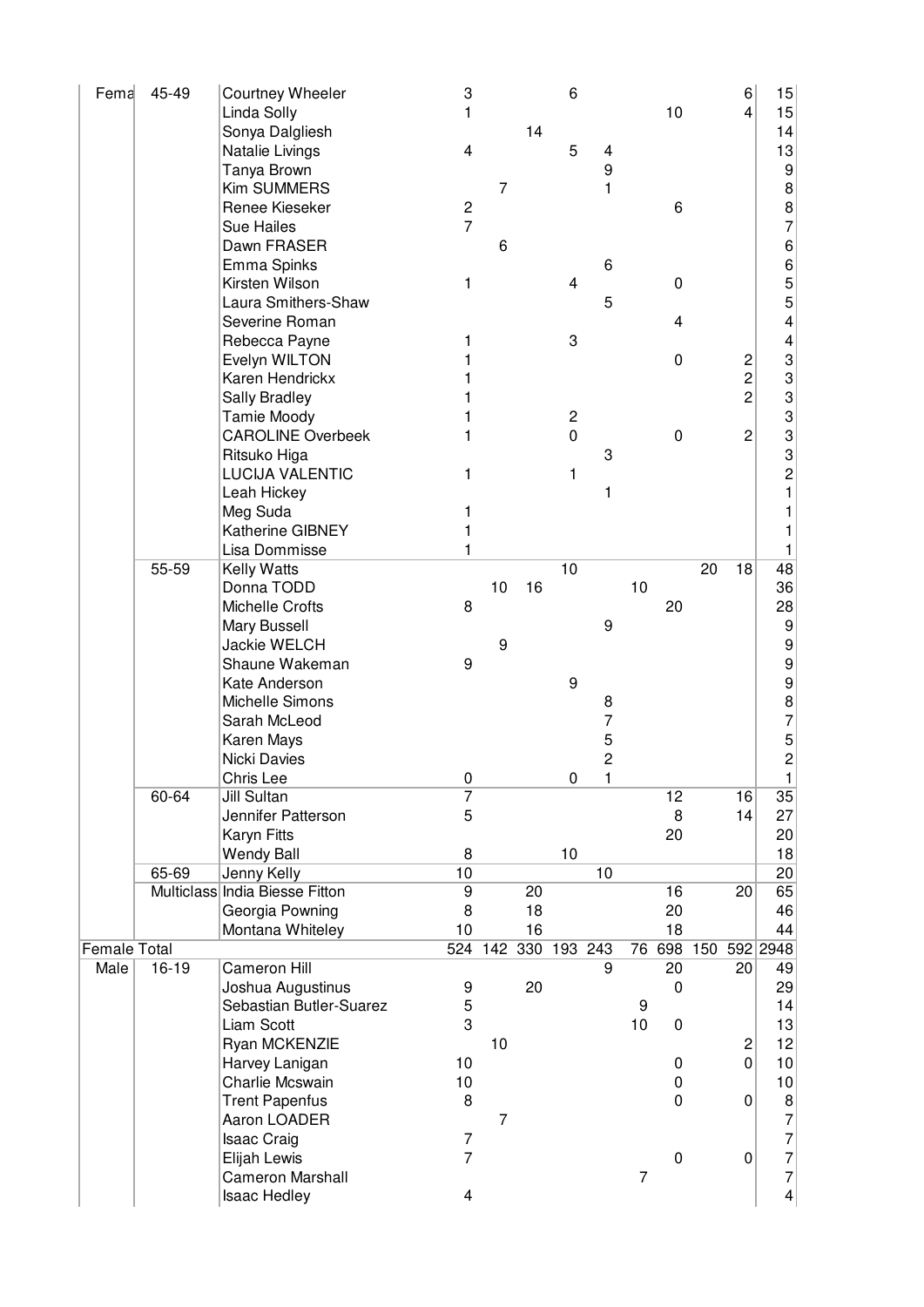| Male | $16 - 19$ | Baden Mooney           | 1                       |                |    |                |                |                | $\boldsymbol{0}$ |    | $\overline{0}$ | 1                                            |
|------|-----------|------------------------|-------------------------|----------------|----|----------------|----------------|----------------|------------------|----|----------------|----------------------------------------------|
|      | $12 - 15$ | Merlin Tzaros          |                         |                | 20 |                |                |                |                  |    |                | 20                                           |
|      |           | Otis Jones             | 9                       |                |    |                |                | $\overline{7}$ |                  |    |                | 16                                           |
|      |           | <b>Ferdinand Faeth</b> | 10                      |                |    |                |                |                | 0                |    |                | 10                                           |
|      |           | Oscar Wootton          | 6                       |                |    |                |                |                | 0                |    |                | 6                                            |
|      |           | Hayden Allan           | $\overline{c}$          |                |    |                |                |                | 0                |    |                | $\overline{c}$                               |
|      |           | Joshua Nicholas        | $\mathbf{1}$            |                |    |                |                |                |                  |    |                | $\mathbf{1}$                                 |
|      |           | Arki Vardy             | 1                       |                |    |                |                |                | $\boldsymbol{0}$ |    |                | 1                                            |
|      | $20 - 24$ | Ryley Pasquali         |                         |                |    | 10             |                |                | 20               |    | 20             | 50                                           |
|      |           | Darcy DOBSON           |                         | 9              |    |                |                |                | 14               |    | 18             | 41                                           |
|      |           | Nathan Hick            | 6                       |                |    | 7              |                |                | $\overline{4}$   |    | 8              | 25                                           |
|      |           | Noah Raz               |                         |                |    | 8              |                |                |                  |    | 12             | 20                                           |
|      |           | Lachlan SKINNER        | 1                       |                |    |                | $\overline{7}$ |                | 8                |    | $\overline{c}$ | 18                                           |
|      |           |                        |                         |                |    |                |                |                |                  |    |                |                                              |
|      |           | William Grogan         |                         |                |    |                |                |                |                  |    | 14             | 14                                           |
|      |           | <b>Connor TERRY</b>    |                         | 10             |    |                |                |                |                  |    |                | 10                                           |
|      |           | Ben Galea              |                         |                |    |                |                |                | 10               |    |                | 10                                           |
|      |           | Jordan Di Iorio        |                         |                |    |                |                |                | $\pmb{0}$        | 10 |                | 10                                           |
|      |           | <b>Tim Bliss</b>       | 10                      |                |    |                |                |                | $\mathbf 0$      |    |                | 10                                           |
|      |           | Jeremy Laing           | $\mathbf 5$             |                |    |                |                |                |                  |    |                | 5                                            |
|      |           | Tom Fisher             | $\overline{\mathbf{4}}$ |                |    |                |                |                |                  |    |                | 4                                            |
|      |           | Mitchell Stoneham      |                         |                |    | 1              |                |                |                  |    | $\frac{2}{2}$  |                                              |
|      |           | Kyle LAMBERT           |                         |                |    |                |                |                |                  |    |                |                                              |
|      |           | <b>Bailey Ward</b>     |                         |                |    |                |                |                | 0                |    | $\overline{c}$ |                                              |
|      |           | Alan Xue               |                         |                |    |                |                |                | $\boldsymbol{0}$ |    | $\overline{c}$ | $\begin{array}{c}\n3 \\ 2 \\ 2\n\end{array}$ |
|      |           | <b>Andrew Miano</b>    |                         |                |    |                | 1              |                |                  |    |                | 1                                            |
|      |           | <b>ANTHONY CREWS</b>   | 1                       |                |    |                |                |                | $\boldsymbol{0}$ |    |                |                                              |
|      |           | Ruichao Zhu            |                         |                |    | 1              |                |                |                  |    |                | 1                                            |
|      |           | John Athan             |                         |                |    |                | 1              |                |                  |    |                | 1                                            |
|      |           | Michael Sahlberg       | 1                       |                |    |                |                |                | $\boldsymbol{0}$ |    |                |                                              |
|      |           | Nathan McMennemin      |                         |                |    |                | 1              |                |                  |    |                | 1                                            |
|      | $25 - 29$ | Calvin Amos            | $\overline{5}$          |                |    | $\overline{0}$ | 10             |                | 20               | 0  | 20             | $\overline{55}$                              |
|      |           | Lachlan Wright         | 9                       |                |    |                | 9              |                |                  |    | 18             | 36                                           |
|      |           | <b>Ryan Mouritz</b>    | 10                      |                |    |                |                |                | 18               |    |                | 28                                           |
|      |           | Tyla Windham           |                         |                |    |                |                |                |                  | 20 |                | 20                                           |
|      |           |                        |                         |                | 20 |                |                |                |                  |    |                |                                              |
|      |           | Matt Sullivan          |                         |                |    |                |                |                |                  |    |                | 20                                           |
|      |           | Jake Hallyburton       | 1                       |                |    |                |                |                | 12               |    | 4              | 17                                           |
|      |           | Maxwell Allansen       |                         |                |    |                |                |                |                  | 12 |                | 12                                           |
|      |           | <b>Thomas Smith</b>    | 1                       |                |    |                |                |                | 8                |    | $\overline{c}$ | 11                                           |
|      |           | Aidan Smith            | $\overline{c}$          |                |    | 1              | 1              |                |                  |    | 6 <sup>1</sup> | 10                                           |
|      |           | Jeremy Cameron         |                         |                |    | 9              |                |                |                  |    |                | $\frac{9}{7}$                                |
|      |           | Daniel Reardon         |                         |                |    | 6              | 1              |                |                  |    |                |                                              |
|      |           | Darcy Taylor           |                         |                |    |                | $\overline{7}$ |                |                  |    |                |                                              |
|      |           | Sam DAVIE              |                         | $\overline{7}$ |    |                |                |                |                  |    |                | $\begin{array}{c} 7 \\ 7 \\ 7 \end{array}$   |
|      |           | Jordan Powell          | $\overline{7}$          |                |    |                |                |                |                  |    |                |                                              |
|      |           | <b>Steven CARROLL</b>  |                         | 6              |    |                |                |                |                  |    |                | 6555                                         |
|      |           | <b>Stuart Tibbitts</b> | 1                       |                |    | 1              | 1              |                |                  |    | $\overline{c}$ |                                              |
|      |           | Lachlan WATKINS        |                         | 5              |    |                |                |                |                  |    |                |                                              |
|      |           | Samuel Willersdorf     | 5                       |                |    |                |                | $\pmb{0}$      |                  |    |                |                                              |
|      |           | Michael Mcconnell      | 1                       | $\mathbf{1}$   |    |                |                |                |                  |    | 2              | $\overline{\mathbf{4}}$                      |
|      |           | James Baumgartner      | 4                       |                |    |                |                |                | $\boldsymbol{0}$ |    |                | 4                                            |
|      |           | <b>Jack Porter</b>     | 1                       |                |    |                | 1              |                |                  |    | $\overline{c}$ | 4                                            |
|      |           | Blaze Jordan           | 1                       |                |    |                | $\mathbf{1}$   |                | $\overline{c}$   |    |                | $\overline{\mathcal{L}}$                     |
|      |           | Harry Gifford          | $\mathbf{1}$            |                |    | 1              |                |                | $\pmb{0}$        |    | $\overline{c}$ | $\overline{\mathbf{4}}$                      |
|      |           | Luke Sullivan          |                         |                |    | 4              |                |                |                  |    |                | $\overline{\mathbf{4}}$                      |
|      |           | James Gaston           |                         |                |    | 3              |                |                |                  |    |                |                                              |
|      |           | Hank Kim               | 1                       |                |    | 1              | 1              |                |                  |    |                |                                              |
|      |           | Andrew Gibson          | 1                       |                |    | $\mathbf 0$    |                |                |                  |    | 2              |                                              |
|      |           | Llewellyn Morris       | 1                       |                |    |                |                |                | $\pmb{0}$        |    | $\overline{c}$ | 33332                                        |
|      |           | David Browne           |                         |                |    | 1              | 1              |                | $\pmb{0}$        |    |                |                                              |
|      |           |                        |                         |                |    |                |                |                |                  |    |                |                                              |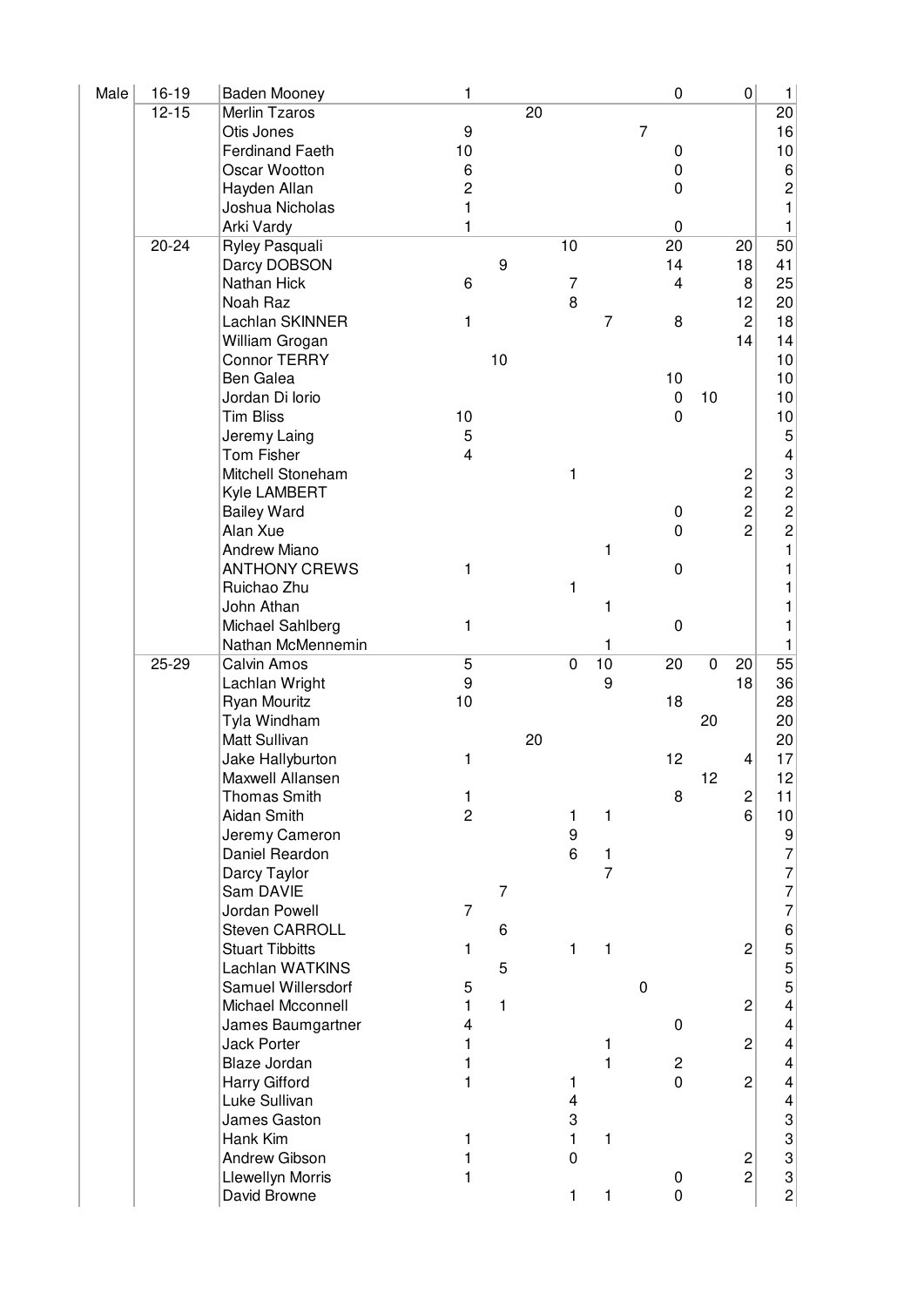| Male | 25-29 | Raphael Chau           |                |                |                 |                |                |   |                         |                | 2                       | $\overline{\mathbf{c}}$               |
|------|-------|------------------------|----------------|----------------|-----------------|----------------|----------------|---|-------------------------|----------------|-------------------------|---------------------------------------|
|      |       | <b>Andres Meneses</b>  |                |                |                 | 1              | 1              |   |                         |                |                         | $\overline{c}$                        |
|      |       | Henry Cresswell        |                |                |                 |                |                |   |                         |                | $\overline{c}$          | $\overline{\mathbf{c}}$               |
|      |       | Anthony Dipaolo        |                |                |                 |                | $\overline{c}$ |   |                         |                |                         | $\overline{c}$                        |
|      |       | Jesse O'loghlen        | 1              |                |                 | 1              |                |   |                         |                |                         | $\overline{c}$                        |
|      |       | Oliver Cahill          | 1              |                |                 | 1              |                |   |                         |                |                         | $\overline{c}$                        |
|      |       | Andrew ROGERS          |                | 1              |                 |                |                |   |                         |                |                         | 1                                     |
|      |       | <b>Hugh Fleet</b>      | 1              |                |                 |                |                |   |                         |                |                         |                                       |
|      |       | <b>JOSHUA ESPOSITO</b> |                |                |                 |                |                | 1 |                         |                |                         |                                       |
|      |       | Matt SHERMAN           |                | 1              |                 |                |                |   |                         |                |                         |                                       |
|      |       | JAMES LAIDLAW          |                |                |                 |                |                | 1 |                         |                |                         |                                       |
|      |       | Nicholas Armstrong     | 1              |                |                 |                |                |   | 0                       |                |                         |                                       |
|      |       | Joshua Robson          |                |                |                 |                | 1              |   |                         |                |                         |                                       |
|      |       | <b>Tyler Fenton</b>    | 1              |                |                 |                |                |   | 0                       |                |                         |                                       |
|      |       | Ivor Whyte             |                |                |                 |                |                |   |                         |                |                         |                                       |
|      |       | <b>Elliot Harris</b>   | 1              |                |                 |                |                |   |                         |                |                         |                                       |
|      |       | Luke Mills             |                |                |                 | 1              |                |   |                         |                |                         |                                       |
|      |       | James O'Sullivan       |                |                |                 |                |                |   |                         |                |                         | 1                                     |
|      | 50-54 | Paul Taylor            | 8              |                | $\overline{20}$ |                | 1              |   | 18                      |                | 18                      | 64                                    |
|      |       | <b>Gavin Stuart</b>    | 10             | 10             |                 |                |                |   | 20                      |                | 20                      |                                       |
|      |       |                        |                |                |                 |                |                |   |                         |                |                         | 60                                    |
|      |       | Stephen White          | 3              |                |                 | 9              | 10             |   | $\overline{\mathbf{4}}$ |                | 16                      | 42                                    |
|      |       | <b>Clinton Watson</b>  | 7              |                |                 | 10             |                |   | 16                      |                |                         | 33                                    |
|      |       | <b>Matt Ellis</b>      | $\overline{c}$ |                |                 | 6              | 1              |   | 10                      |                | 10                      | 29                                    |
|      |       | <b>Andrew Martin</b>   | 1              |                |                 | 3              | 1              |   | 8                       |                | 6                       | 19                                    |
|      |       | Jason Miller           | 9              |                |                 |                | 10             |   |                         |                |                         | 19                                    |
|      |       | Michael Bagshaw        |                |                |                 | 1              |                |   |                         | 12             | 4                       | 18                                    |
|      |       | Hugh Kerr              |                |                |                 |                | 1              |   | 14                      |                | $\overline{c}$          | 18                                    |
|      |       | Darren Stojanovic      | 6              |                |                 |                |                |   | 12                      |                |                         | 18                                    |
|      |       | <b>Grant Cosgriff</b>  | 1              |                | 14              |                |                |   |                         |                |                         | 15                                    |
|      |       | <b>Scott FOREMAN</b>   |                | 9              |                 |                | 1              |   |                         | $\overline{c}$ |                         | 12                                    |
|      |       | Damian Walsh           | 1              |                |                 | 1              |                |   |                         | 8              | $\overline{c}$          | 12                                    |
|      |       | <b>Scott MCHUGH</b>    |                | 1              | 10              |                |                |   |                         |                |                         | 11                                    |
|      |       | <b>RICKY NORMAN</b>    | 1              | $\overline{7}$ |                 |                |                |   | $\overline{c}$          |                |                         | 10                                    |
|      |       | Jeremy Critchett       |                |                |                 |                | 9              |   |                         |                |                         | 9                                     |
|      |       | <b>Stuart Borwick</b>  | 1              |                |                 |                | 1              |   |                         | 6              |                         | 8                                     |
|      |       | Darren Cronshaw        | 5              |                |                 |                | 3              |   |                         |                |                         | 8                                     |
|      |       | <b>Brian Millett</b>   |                |                |                 | 8              |                |   |                         |                |                         | 8                                     |
|      |       | Martin Fry             | 1              |                |                 | 5              |                |   |                         |                | $\overline{c}$          | $\begin{array}{c} 8 \\ 7 \end{array}$ |
|      |       | Stephan BEAULAC        |                | 5              |                 | 1              | 1              |   | 0                       |                |                         |                                       |
|      |       | <b>Richard Does</b>    |                |                |                 | $\overline{7}$ |                |   |                         |                |                         | 7                                     |
|      |       | Gordon DURNAN          |                | 6              |                 |                |                |   |                         |                |                         |                                       |
|      |       | <b>Brady Morrissey</b> | 1              |                |                 |                |                |   | $\pmb{0}$               | $\overline{2}$ | $\overline{c}$          |                                       |
|      |       | Warren LOWRY           |                | 3              |                 |                |                |   |                         |                |                         |                                       |
|      |       | Dave Baxter            |                |                |                 |                | 1              |   |                         |                | $\overline{c}$          |                                       |
|      |       | John GOUTZOULAS        |                | 1              |                 |                |                |   |                         | $\overline{c}$ |                         |                                       |
|      |       | Simon MASON            |                | $\overline{c}$ |                 |                | 1              |   |                         |                |                         |                                       |
|      |       | Thomas Chan            |                |                |                 |                |                |   | 0                       |                | $\overline{c}$          |                                       |
|      |       | Ben Robinson           |                |                |                 |                |                |   |                         | $\overline{c}$ |                         |                                       |
|      |       | <b>Glenn Roberts</b>   |                |                |                 |                |                |   |                         |                | 2                       |                                       |
|      |       | Mark Stephan           |                |                |                 |                |                |   | 0                       |                | $\overline{c}$          | 6533332222222                         |
|      |       | Stephen Mcfadden       | 1              |                |                 |                | 1              |   |                         |                |                         |                                       |
|      |       | Anthony Inverno        |                |                |                 |                |                |   | 0                       |                | $\overline{\mathbf{c}}$ |                                       |
|      |       | Mark Saxon             |                |                |                 |                |                |   | 0                       |                | $\overline{\mathbf{c}}$ |                                       |
|      |       | Nathan Agnew           |                |                |                 |                |                |   | 0                       |                | $\overline{c}$          |                                       |
|      |       | Andrew Loney           | 1              |                |                 |                | 1              |   |                         |                |                         | $\overline{c}$                        |
|      |       | <b>Barry Warwick</b>   |                |                |                 |                | 1              |   |                         |                |                         | $\mathbf{1}$                          |
|      |       | Tim Taylor             |                |                |                 | 1              |                |   |                         |                |                         | 1                                     |
|      |       | Darren MCKEMMISH       |                | 1              |                 |                |                |   |                         |                |                         | 1                                     |
|      |       | David Gorman           | 1              |                |                 |                |                |   |                         |                |                         | 1                                     |
|      |       |                        |                |                |                 |                |                |   |                         |                |                         |                                       |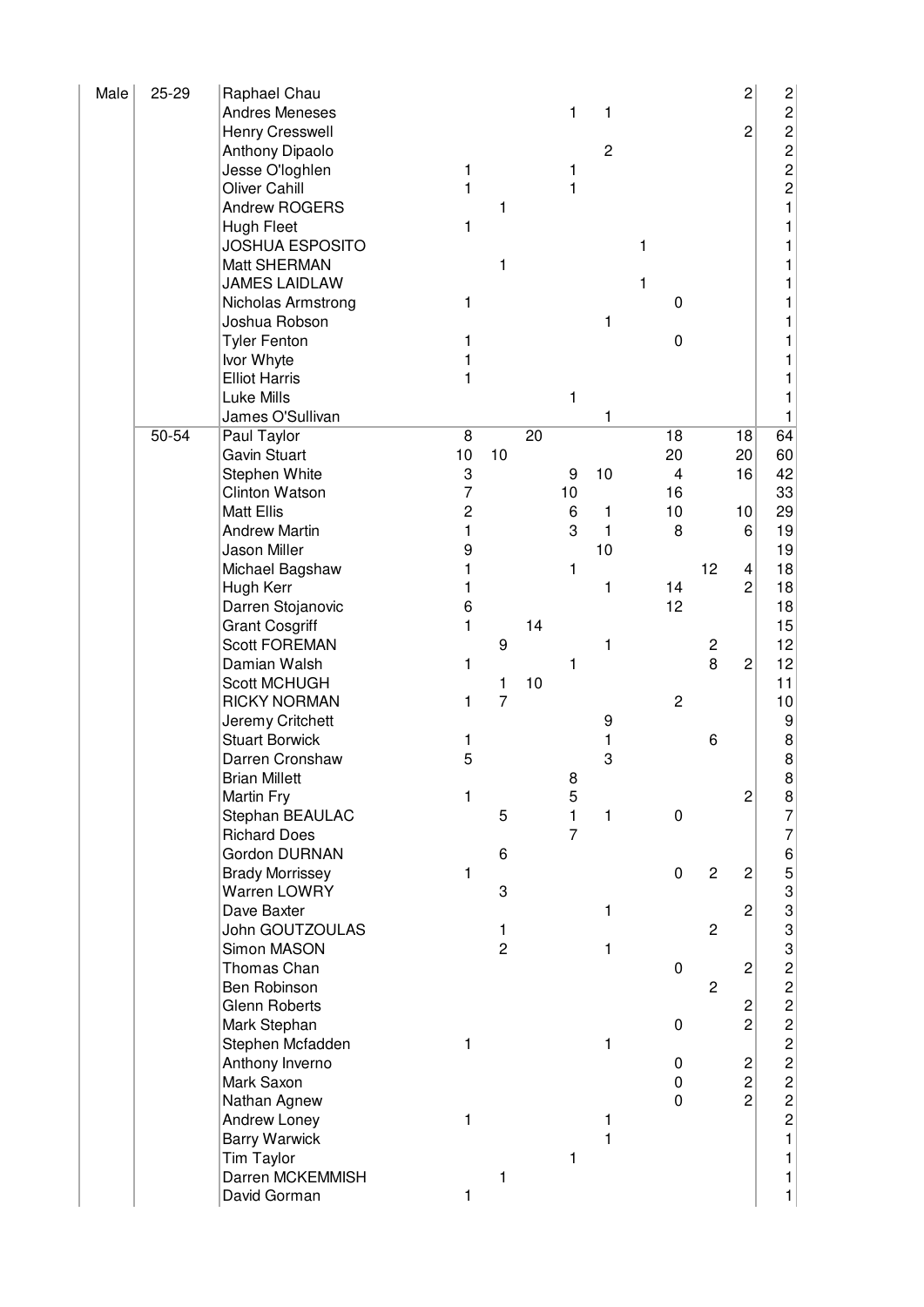| Male | 50-54 | Dean Hendrikse                |                         |   |                |                              |   |                  |                |                         | 1                       |
|------|-------|-------------------------------|-------------------------|---|----------------|------------------------------|---|------------------|----------------|-------------------------|-------------------------|
|      |       | <b>Sof Tsialtas</b>           |                         |   |                | 1                            |   |                  |                |                         | 1                       |
|      |       | <b>Wayne Richards</b>         |                         |   | 1              |                              |   |                  |                |                         | 1                       |
|      |       | Andrew Mcpherson              | 1                       |   |                |                              |   |                  |                |                         | 1                       |
|      |       | Darren Goodwin                |                         |   | 1              |                              |   |                  |                |                         |                         |
|      |       | Marty Wells                   | 1                       |   |                |                              |   | 0                |                |                         |                         |
|      |       | Nilesh Mehta                  |                         |   | 1              |                              |   |                  |                |                         |                         |
|      |       | Alister Ward                  |                         |   |                | 1                            |   |                  |                |                         |                         |
|      |       | Justin Robinson               |                         |   |                | 1                            |   |                  |                |                         |                         |
|      |       | Dean Vokes                    |                         |   |                | 1                            |   |                  |                |                         |                         |
|      |       | Charlie Pragnell              |                         |   |                | 1                            |   |                  |                |                         |                         |
|      |       | Attila Tokai                  |                         |   |                |                              |   |                  |                |                         |                         |
|      |       | <b>Andrew Mcalister</b>       | 1<br>1                  |   |                |                              |   | $\boldsymbol{0}$ |                |                         |                         |
|      |       |                               |                         |   |                |                              |   |                  |                |                         |                         |
|      |       | Damien Williams               |                         |   | $\overline{7}$ | 1<br>$\overline{\mathbf{1}}$ |   |                  |                |                         | 1                       |
|      | 30-34 | Oscar Reed                    | 6                       |   |                |                              |   | 16               |                | 16                      | 46                      |
|      |       | Shaine Webber                 | 1                       |   |                |                              |   | 20               |                | 18                      | 39                      |
|      |       | Jesse Fisher                  | $\overline{7}$          |   |                | 3                            | 0 | 18               |                | 8                       | 36                      |
|      |       | Jamie Edwards                 | $\bf 8$                 |   |                |                              |   |                  |                | 20                      | 28                      |
|      |       | Liam Green                    | 5                       | 9 |                | 1                            |   | 10               |                |                         | 25                      |
|      |       | Mark Haworth                  |                         |   |                |                              |   | 18               |                |                         | 18                      |
|      |       | Martin Sprong                 | 10                      |   |                | $\overline{7}$               |   |                  |                |                         | 17                      |
|      |       | Dale Woodbridge               |                         |   |                |                              |   |                  | 14             |                         | 14                      |
|      |       | Scott Gibson                  |                         |   | $\pmb{0}$      |                              |   | 12               |                | $\overline{0}$          | 12                      |
|      |       | Ben Troup                     | 9                       |   |                | $\overline{c}$               |   |                  |                |                         | 11                      |
|      |       | Mitchell Kibby                | $\boldsymbol{9}$        |   |                | $\mathbf 0$                  |   | $\mathbf 0$      |                | 0                       | 9                       |
|      |       | Craig Davis                   | 8                       |   |                |                              |   |                  |                |                         | 8                       |
|      |       | <b>Hamilton Mack</b>          | $\overline{\mathbf{4}}$ |   |                |                              |   |                  |                | 2                       | 6                       |
|      |       | David Fawkes                  | 6                       |   |                |                              |   |                  |                | $\overline{0}$          | 6                       |
|      |       | Jamie Huggett                 |                         |   |                | 6                            |   |                  |                |                         | 6                       |
|      |       | Dwayne Vivian                 | 3                       |   |                | $\mathbf{1}$                 | 1 |                  |                |                         | 5                       |
|      |       | Matthew Buckland              |                         |   |                |                              |   |                  | 4              |                         | 4                       |
|      |       | <b>Greg Shallard</b>          |                         |   |                |                              |   |                  | $\overline{2}$ | 2                       | 4                       |
|      |       | <b>Andrew Picking</b>         |                         |   | 4              |                              |   |                  |                |                         | 4                       |
|      |       | Mitchell Cherry               | 1                       |   |                |                              |   | 0                |                | 2                       | 3                       |
|      |       | Leon Holewa                   |                         |   | 1              |                              |   |                  | $\overline{c}$ |                         | 3                       |
|      |       | Liam Moller                   | 1                       |   |                |                              |   | 2                |                |                         | 3                       |
|      |       | Christian Marchand            | 1                       |   | 1              | 1                            |   | <sup>0</sup>     |                |                         | 3                       |
|      |       | Chris Avison                  |                         |   |                |                              |   | $\mathbf 0$      |                | $\overline{\mathbf{c}}$ | $\overline{\mathbf{c}}$ |
|      |       | <b>Shane Guest</b>            |                         |   |                |                              |   |                  |                | $\overline{2}$          |                         |
|      |       | Neil Fletcher                 | 1                       |   |                | 1                            |   |                  |                |                         | $\frac{2}{2}$           |
|      |       | <b>DANIEL Barry</b>           |                         |   |                |                              |   |                  |                | 2                       | $\overline{c}$          |
|      |       | Michael Pang                  |                         |   | 1              |                              | 1 |                  |                |                         | $\overline{c}$          |
|      |       | <b>Patrick Nichol</b>         |                         |   |                |                              |   |                  |                | 2                       | $\overline{c}$          |
|      |       | Justin Boyd                   |                         |   |                |                              |   |                  |                | $\overline{2}$          | $\overline{c}$          |
|      |       | <b>Ben Stewart</b>            |                         |   |                | 1                            |   |                  |                |                         | $\overline{c}$          |
|      |       | Jude Newton                   | 1<br>$\mathbf 0$        |   |                |                              |   |                  |                | $\overline{2}$          | $\overline{c}$          |
|      |       | <b>Nick Cherrie</b>           |                         |   |                |                              |   |                  |                |                         |                         |
|      |       |                               |                         |   |                | 1                            |   |                  |                |                         | 1                       |
|      |       | Calum Walsh                   | 1                       |   |                |                              |   |                  |                |                         | 1                       |
|      |       | <b>Stuart Anthony Ruddick</b> |                         |   |                |                              |   | $\boldsymbol{0}$ |                |                         |                         |
|      |       | Faz Ahmed                     | 1                       |   |                |                              |   |                  |                |                         |                         |
|      |       | Joshua Smith                  |                         |   |                | 1                            |   |                  |                |                         |                         |
|      |       | Anton Ilchenko                |                         |   | 1              |                              |   |                  |                |                         |                         |
|      |       | Xavier Cox                    |                         |   |                | 1                            |   |                  |                |                         |                         |
|      |       | <b>Mark Sanders</b>           |                         |   | 1              |                              |   |                  |                |                         |                         |
|      |       | Jack Jeffree                  | 1                       |   |                |                              |   |                  |                |                         |                         |
|      |       | James Mckeag                  |                         |   |                | 1                            |   |                  |                |                         |                         |
|      |       | <b>Brent Morris</b>           |                         |   |                |                              |   |                  |                |                         |                         |
|      |       | Jack Furey                    |                         |   | 1              |                              |   |                  |                |                         | 1                       |
|      |       | Jarad Savage                  |                         |   |                | 1                            |   |                  |                |                         | 1                       |
|      |       |                               |                         |   |                |                              |   |                  |                |                         |                         |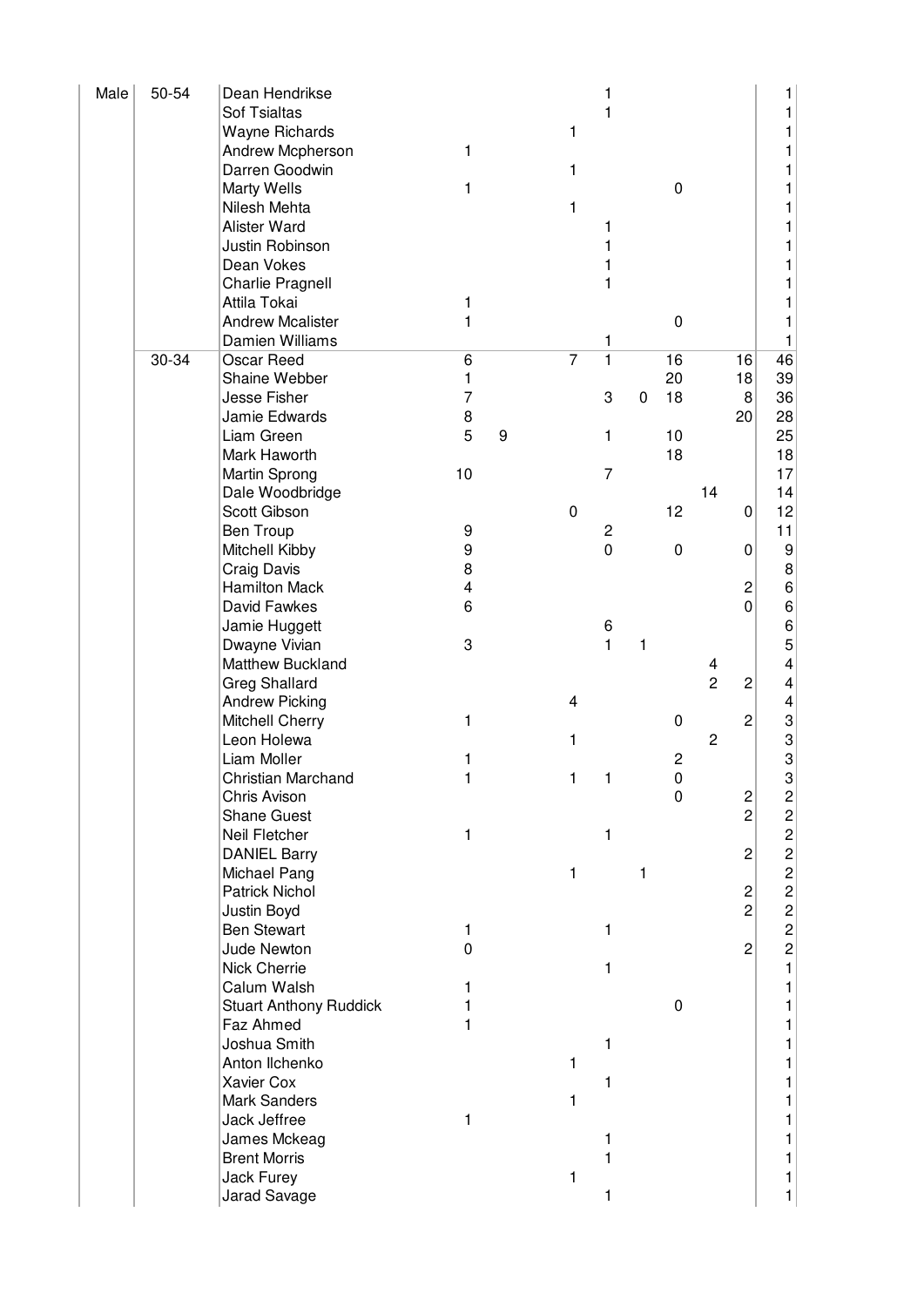| Male | 30-34 | <b>JONATHAN INGLIS</b>   |                     |                |    |                |                         | 1  |                  |                |                         | 1                       |
|------|-------|--------------------------|---------------------|----------------|----|----------------|-------------------------|----|------------------|----------------|-------------------------|-------------------------|
|      |       | Reece NOBLE              |                     |                |    |                | 1                       |    |                  |                |                         | 1                       |
|      |       | Cian Geary               | 1                   |                |    |                |                         |    |                  |                |                         |                         |
|      |       | Dylan Watt               | $\mathsf{O}\xspace$ |                |    |                | 1                       |    |                  |                |                         | 1                       |
|      |       | David Cavallo            | 1                   |                |    |                |                         |    |                  |                |                         | 1                       |
|      |       | Chris Mcgaughey          |                     |                |    |                | 1                       |    |                  |                |                         | 1                       |
|      |       | Lachlan Fraser           | 1                   |                |    |                |                         |    |                  |                |                         | 1                       |
|      | 35-39 | James Drapac             | $\overline{8}$      | $\overline{9}$ |    | $\overline{7}$ | $\overline{3}$          |    | 20               | 14             | 10                      | $\overline{71}$         |
|      |       | Damien Smith             |                     |                |    |                |                         |    | 18               | 20             |                         | 38                      |
|      |       | Michael ROSATO           | 3                   |                |    |                |                         |    | 18               |                | 12                      | 33                      |
|      |       | <b>Bryce LEIGH</b>       |                     | 4              | 14 |                |                         |    |                  | 2              |                         | 20                      |
|      |       | <b>Caleb Mcinnes</b>     | 9                   |                |    | 9              |                         |    |                  |                |                         | 18                      |
|      |       | Tom Crouch               |                     |                |    |                |                         |    | $\boldsymbol{0}$ |                | 18                      | 18                      |
|      |       | Michael Rose             | 6                   |                |    |                |                         | 10 |                  |                |                         | 16                      |
|      |       | <b>Brad Symons</b>       |                     |                |    |                |                         |    |                  |                | 14                      | 14                      |
|      |       | Mark Hewat               | $\overline{7}$      |                |    |                | 6                       |    |                  |                |                         | 13                      |
|      |       | Daniel Kelly             |                     |                |    | 8              | $\overline{\mathbf{4}}$ |    |                  |                |                         | 12                      |
|      |       | Tom Upton                | $\pmb{0}$           |                |    |                | 1                       | 6  |                  |                |                         | $\overline{7}$          |
|      |       | David Webb               |                     |                |    |                |                         |    |                  | 6              |                         | 6                       |
|      |       | <b>Cameron MITCHELL</b>  |                     | 6              |    |                |                         |    |                  |                |                         | 6                       |
|      |       | <b>Andrew Strickland</b> |                     |                |    | 6              |                         |    |                  |                |                         | 6                       |
|      |       | Michael Ciavarella       |                     |                |    |                |                         |    |                  | 6              |                         | 6                       |
|      |       | <b>Mathew Yanez</b>      |                     |                |    | 5              | 1                       |    |                  |                |                         |                         |
|      |       | Luke Host                | 5                   |                |    |                |                         |    |                  |                |                         | 6<br>5<br>5             |
|      |       | <b>Scott Burriss</b>     | 1                   |                |    |                |                         |    | 4                |                |                         |                         |
|      |       | Justin Mahoney           | 1                   |                |    | 1              |                         |    |                  |                | $\overline{\mathbf{c}}$ | $\overline{\mathbf{4}}$ |
|      |       | Hayden Nash              |                     |                |    | $\mathbf{1}$   | 1                       |    |                  |                | $\overline{c}$          | 4                       |
|      |       | <b>MATT Cameron</b>      | 1                   |                |    |                |                         |    | $\boldsymbol{0}$ |                | $\overline{c}$          | 3                       |
|      |       | Jon Scukovic             |                     |                |    |                |                         |    |                  |                | $\overline{2}$          | 22222222                |
|      |       | <b>Troy WATTS</b>        |                     | $\overline{c}$ |    |                |                         |    |                  |                |                         |                         |
|      |       | Jackson HILL             | 1                   |                |    | 1              |                         |    |                  |                |                         |                         |
|      |       | Chamara Rajapakse        | $\mathbf 0$         |                |    |                |                         |    | $\pmb{0}$        |                | $\overline{c}$          |                         |
|      |       | James Hughes             |                     |                |    | 1              | 1                       |    | $\mathbf 0$      |                |                         |                         |
|      |       | <b>Ben Walker</b>        | 1                   |                |    |                | 1                       |    |                  |                |                         |                         |
|      |       | lan Barnes               |                     |                |    |                |                         |    |                  | $\overline{c}$ |                         |                         |
|      |       | David Van Der Waal       |                     |                |    | 1              |                         |    |                  |                |                         |                         |
|      |       | Matthew DEPPELER         |                     | 1              |    |                |                         |    |                  | $\pmb{0}$      |                         |                         |
|      |       | Matthew Fieldsend        |                     |                |    |                | $\overline{c}$          |    |                  |                |                         | $\overline{\mathbf{c}}$ |
|      |       | Jonathon Tucker          |                     |                |    | 1              |                         |    |                  |                |                         | $\mathbf{1}$            |
|      |       | Adam Wallace             |                     |                |    |                | 1                       |    |                  |                |                         | 1                       |
|      |       | <b>Adam Dowling</b>      |                     |                |    | 1              |                         |    |                  |                |                         | 1                       |
|      |       | John Charles             | 1                   |                |    |                |                         |    |                  |                |                         | 1                       |
|      |       | David Izzard             |                     |                |    | 1              |                         |    |                  |                |                         | 1                       |
|      |       | <b>Trent HADFIELD</b>    |                     | 1              |    |                |                         |    |                  |                |                         | 1                       |
|      |       | Levi Hauwert             | 1                   |                |    |                |                         |    |                  |                | 0                       | 1                       |
|      |       | James Thompson           | 1                   |                |    |                |                         |    |                  |                |                         | 1                       |
|      |       | Nick Duigan              |                     |                |    |                | 1                       |    |                  |                |                         | 1                       |
|      |       | <b>Andrew Letts</b>      | 1                   |                |    |                |                         |    | 0                |                |                         | 1                       |
|      |       | damien soong             |                     |                |    |                | 1                       |    |                  |                |                         | 1                       |
|      |       | Louis Pretorius          |                     |                |    |                | 1                       |    |                  |                |                         | 1                       |
|      |       | Ricki THOMPSON           |                     | 1              |    |                |                         |    |                  |                |                         | 1                       |
|      |       | Josh Dew                 |                     |                |    |                | 1                       |    |                  |                |                         | 1                       |
|      |       | Dean Azzalini            |                     |                |    |                |                         |    |                  |                |                         | 1                       |
|      |       | John Clark               |                     |                |    |                | 1                       |    |                  |                |                         | 1                       |
|      |       | Roderick Crowther        |                     |                |    | 1              |                         |    |                  |                |                         | 1                       |
|      |       | Courtney GRONOW          |                     | 1              |    |                |                         |    |                  |                |                         | 1                       |
|      |       | Nick Theologou           |                     |                |    |                | 1                       |    | $\boldsymbol{0}$ |                |                         | 1                       |
|      |       | Dave Munro               | 1                   |                |    |                |                         |    |                  |                |                         | 1                       |
|      |       | <b>Tynan Coles</b>       |                     |                |    |                | 1                       |    |                  |                |                         | $\mathbf{1}$            |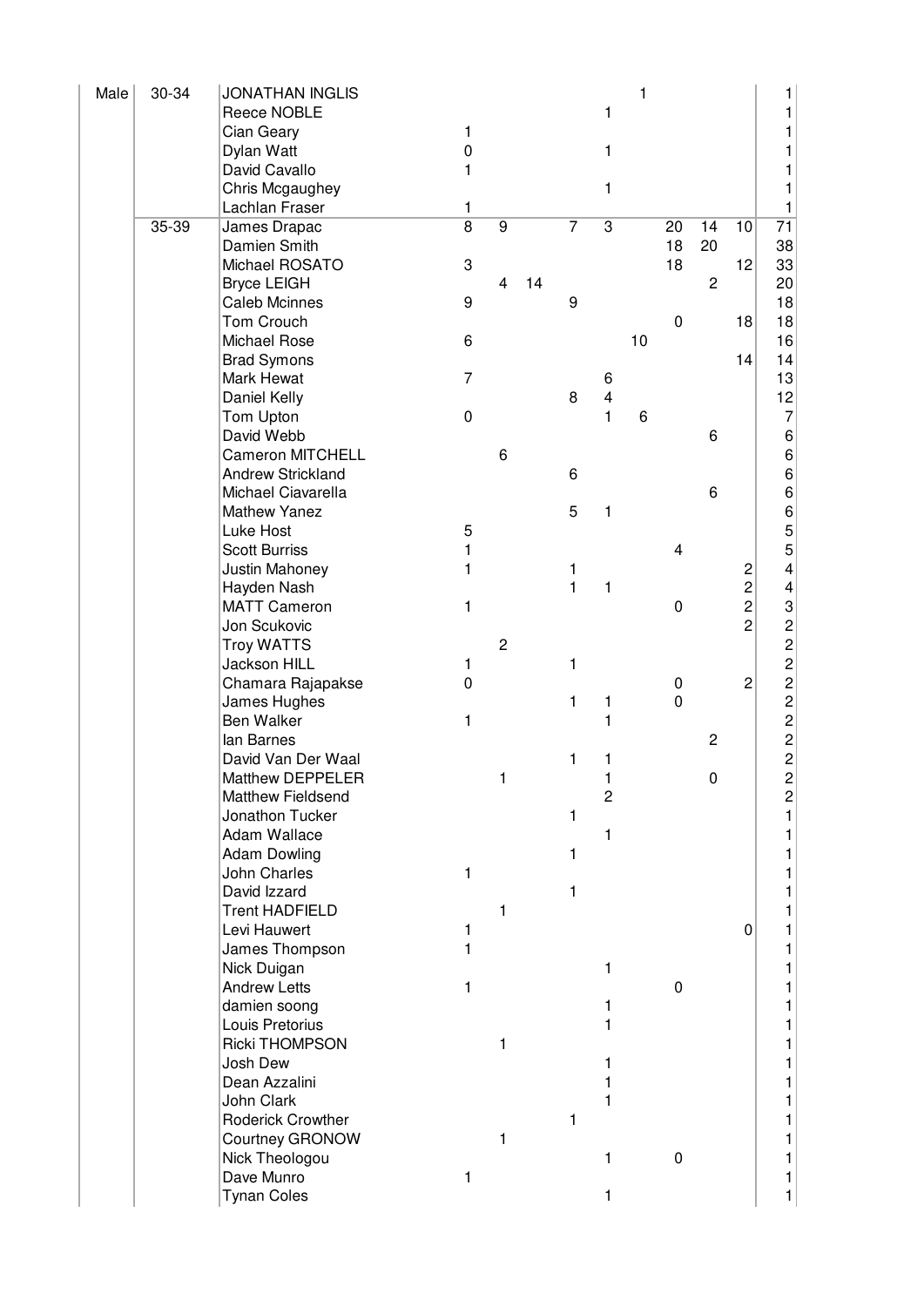| Male | 35-39 | <b>Scott Thomas</b>                     | 1              |                |    |                |       |             |                |                |                         | 1                                                |
|------|-------|-----------------------------------------|----------------|----------------|----|----------------|-------|-------------|----------------|----------------|-------------------------|--------------------------------------------------|
|      |       | Tom Van Kalken                          |                |                |    |                | 1     |             |                |                |                         | 1                                                |
|      |       | Mark Smith                              |                |                |    |                | 1     | $\mathbf 0$ |                |                |                         | 1                                                |
|      |       | <b>Blake Taverna</b>                    |                |                |    |                | 1     |             |                |                |                         | 1                                                |
|      |       | Ronie Palima                            | $\pmb{0}$      |                |    |                | 1     |             |                |                |                         | 1                                                |
|      | 40-44 | Chris Eaton<br>Adam Touzell             | 10             |                |    | $\overline{8}$ | 1     |             |                |                | 0<br>$\overline{20}$    | 1<br>$\overline{38}$                             |
|      |       | Leigh Scukovic                          | $\overline{7}$ |                |    |                |       |             | 14             |                | 14                      | 35                                               |
|      |       | <b>Troy BAUERLE</b>                     |                | 10             | 18 |                | 1     |             |                |                |                         | 29                                               |
|      |       | Stephen Hadley                          |                |                |    | 0              |       |             | 18             |                | $\overline{c}$          | 20                                               |
|      |       | Tim Hilton                              |                |                |    |                |       |             | 20             |                |                         | 20                                               |
|      |       | Jeremy Drake                            | 1              |                |    |                |       |             | $\pmb{0}$      |                | 18                      | 19                                               |
|      |       | Matt Power                              |                |                |    |                |       |             | 16             |                |                         | 16                                               |
|      |       | Mike Cerny                              |                |                |    | 9              | 7     |             |                |                |                         | 16                                               |
|      |       | <b>Gavin Hicks</b>                      |                |                |    |                | 1     |             |                | 14             |                         | 15                                               |
|      |       | Simon Miller                            | 4              |                |    |                | 1     |             |                | 10             |                         | 15                                               |
|      |       | Ryan KERVIN                             |                | 8              |    |                |       |             |                | 6              |                         | 14                                               |
|      |       | <b>Ben Osmand</b>                       |                |                |    |                |       |             |                |                | 12                      | 12                                               |
|      |       | Angelo Bonacci                          |                |                |    |                |       |             |                | 12             |                         | 12                                               |
|      |       | <b>Nick Coull</b>                       | 1              |                |    | 1              | 1     |             | 6              |                | $\overline{c}$          | 11                                               |
|      |       | Stephen Macmillan                       |                |                |    | 5              | $\,6$ |             |                |                |                         | 11                                               |
|      |       | <b>Andrew Morrison</b><br>Chris Chatham |                | $\overline{7}$ |    | 10             |       |             |                |                |                         | 10                                               |
|      |       | <b>DAMIEN TURNER</b>                    | 1              |                |    |                | 1     | 9           |                |                |                         | 9<br>$\boldsymbol{9}$                            |
|      |       | Markcus BROWN                           |                | 9              |    |                |       |             |                |                |                         | $\boldsymbol{9}$                                 |
|      |       | Sean De Morton                          |                |                |    |                | 9     |             |                |                |                         | 9                                                |
|      |       | lan JONES                               | 9              |                |    |                |       |             |                |                |                         | 9                                                |
|      |       | Mark Deagan                             |                |                |    | 4              | 4     |             |                |                |                         | 8                                                |
|      |       | Jamie Mead                              | 1              |                |    | 1              | 3     |             | $\pmb{0}$      |                | $\overline{c}$          | $\overline{7}$                                   |
|      |       | Shane Saddler                           | 6              |                |    |                |       |             |                |                |                         | 6                                                |
|      |       | Greg Shilo                              | 1              |                |    | 1              |       |             |                | $\overline{c}$ | 2                       | 6                                                |
|      |       | David MALONE                            | 1              |                |    | 1              | 1     |             |                |                | $\overline{c}$          | $\mathbf 5$                                      |
|      |       | David Bilston                           |                |                |    | 1              |       |             | 4              |                |                         | $\mathbf 5$                                      |
|      |       | <b>Toby Moran</b>                       |                |                |    | $\mathbf{1}$   | 1     |             | $\pmb{0}$      |                | $\overline{\mathbf{c}}$ | 4                                                |
|      |       | Zhu Liu                                 | 1              |                |    |                |       |             | 0              |                | $\overline{c}$          | 3                                                |
|      |       | Jason Odlum                             |                |                |    |                |       |             | 0              |                | $\overline{2}$          | 3                                                |
|      |       | Ryan Harrod                             | 0              |                |    | 1              |       |             |                |                | $\overline{c}$          | 3                                                |
|      |       | <b>Trevor Thomson</b>                   |                |                |    |                |       |             |                | $\overline{c}$ |                         | 3                                                |
|      |       | Lucas Jinnette                          | 1              |                |    |                |       |             | 0              |                | $\overline{\mathbf{c}}$ | 3                                                |
|      |       | Mark Padman                             |                |                |    | 1              |       |             | $\overline{c}$ |                |                         | 3                                                |
|      |       | Chris Jones<br><b>Robert Cotterell</b>  |                |                |    | 3              | 1     |             |                |                | $\overline{2}$          |                                                  |
|      |       | Lukas Hoffmann                          | 3              |                |    |                |       |             |                |                |                         |                                                  |
|      |       | <b>Tyson MANN</b>                       | 1              |                |    | 1              |       |             |                |                |                         |                                                  |
|      |       | Tom Lazarus                             |                |                |    |                |       |             |                | $\overline{c}$ |                         | $\begin{array}{c} 3 \\ 3 \\ 2 \\ 2 \end{array}$  |
|      |       | <b>Charles Rattray</b>                  | 1              |                |    |                | 1     |             |                |                |                         | $\overline{c}$                                   |
|      |       | Paul Dimstas                            |                |                |    | 1              |       |             |                |                |                         |                                                  |
|      |       | Glen Janetzki                           |                |                |    |                | 1     |             |                |                |                         | 2<br>2<br>2<br>2<br>2                            |
|      |       | <b>Richard Atkins</b>                   |                |                |    |                |       |             |                |                | $\overline{2}$          |                                                  |
|      |       | Matthew Wielgosz                        |                |                |    | 1              | 1     |             |                |                |                         |                                                  |
|      |       | <b>James PARKER</b>                     |                | $\overline{c}$ |    |                |       |             |                |                |                         |                                                  |
|      |       | Daniel Byrne                            |                |                |    | 1              | 1     |             |                |                |                         |                                                  |
|      |       | Roderick KILBORN                        | 1              |                |    |                | 1     |             |                |                |                         | $\begin{array}{c}\n 2 \\  2 \\  2\n \end{array}$ |
|      |       | Fabio Tomi                              |                |                |    |                |       |             |                |                | $\overline{2}$          |                                                  |
|      |       | Liam O'neill                            |                |                |    | 1              | 1     |             |                |                |                         |                                                  |
|      |       | <b>TIM COTTER</b>                       |                |                |    |                |       | 1           |                |                |                         | $\mathbf{1}$                                     |
|      |       | Avantha Seresinghe                      |                |                |    |                | 1     |             |                |                |                         | 1                                                |
|      |       | Andrew Luscombe                         |                |                |    |                | 1     |             |                |                |                         | 1                                                |
|      |       | Igor Kardush                            |                |                |    |                | 1     |             |                |                |                         | 1                                                |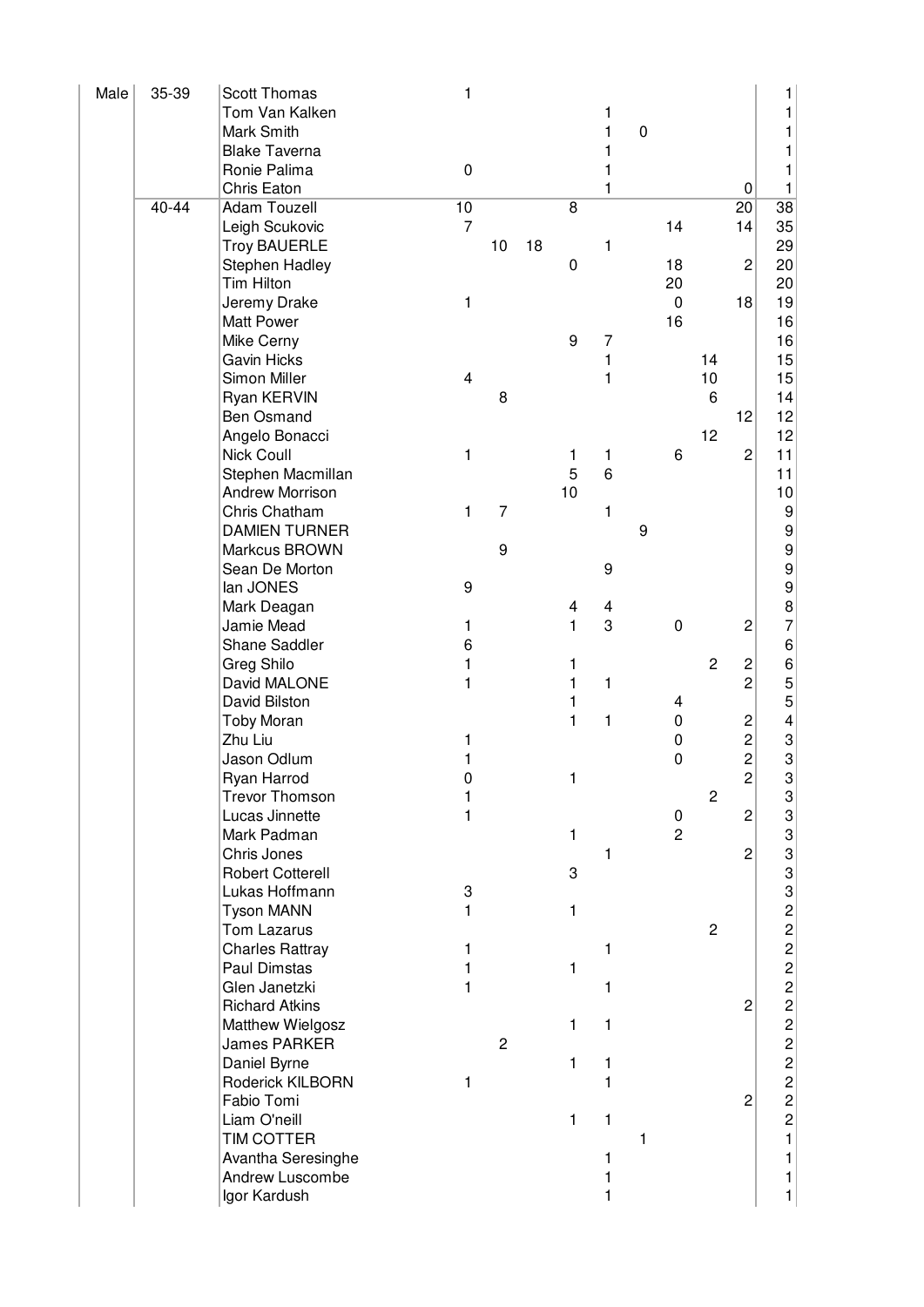| Male | 40-44 | Shane Ross              | 1                |    |    |                         |                  |                | $\pmb{0}$               |                         |                         |                                       |
|------|-------|-------------------------|------------------|----|----|-------------------------|------------------|----------------|-------------------------|-------------------------|-------------------------|---------------------------------------|
|      |       | Garth England           |                  |    |    | 1                       |                  |                |                         |                         |                         |                                       |
|      |       | <b>Wes Enticott</b>     | 1                |    |    |                         |                  |                |                         |                         |                         |                                       |
|      |       | Jonathan Benson         | 1                |    |    |                         |                  |                |                         |                         |                         |                                       |
|      |       | Ben Appleford           |                  |    |    |                         | 1                |                |                         |                         |                         |                                       |
|      |       | Jeffrey BEER            |                  | 1  |    |                         |                  |                |                         |                         |                         |                                       |
|      |       | Clint Jenner            |                  |    |    |                         | 1                |                |                         |                         |                         |                                       |
|      |       | Mark Humphry            |                  |    |    |                         | 1                |                |                         |                         |                         |                                       |
|      |       | Paul Tinkler            |                  |    |    | 1                       |                  |                |                         |                         |                         |                                       |
|      |       | Yestay Kurmanov         |                  |    |    |                         | 1                |                |                         |                         |                         |                                       |
|      |       | Matt Owen               | 1                |    |    |                         |                  |                |                         |                         |                         |                                       |
|      |       | Scott D'aucourt         |                  |    |    | 1                       |                  |                |                         |                         |                         |                                       |
|      |       | Rob Weaver              | 1                |    |    |                         |                  |                | $\pmb{0}$               |                         |                         |                                       |
|      |       | Rad Kotowski            | 1                |    |    |                         |                  |                |                         |                         |                         |                                       |
|      |       | Todd freestone          |                  |    |    |                         | 1                |                |                         |                         |                         |                                       |
|      |       | Inigo Villoch           |                  |    |    | 1                       |                  |                |                         |                         |                         |                                       |
|      |       | David Deakin            |                  |    |    |                         | 1                |                |                         |                         |                         |                                       |
|      |       | Peter Hudson            | 1                |    |    |                         |                  |                | 0                       |                         |                         |                                       |
|      |       | Nick Madden             | 1                |    |    |                         |                  |                | 0                       |                         |                         |                                       |
|      |       | <b>Barry Curran</b>     | 1                |    |    |                         |                  |                |                         |                         |                         |                                       |
|      |       | John Moses              |                  |    |    |                         | 1                |                |                         |                         |                         |                                       |
|      |       | <b>Trent Fowler</b>     |                  |    |    |                         | $\mathbf{1}$     |                |                         |                         |                         |                                       |
|      |       | Glen Pepper             | 1                |    |    |                         |                  |                |                         |                         |                         | 1                                     |
|      | 45-49 | <b>ADAM CONQUEST</b>    |                  |    |    |                         |                  | 10             | 20                      |                         | 20                      | 50                                    |
|      |       | <b>Ryann Mills</b>      | 8                |    |    |                         |                  |                | 16                      |                         | 16                      | 40                                    |
|      |       | Sam Hume                | 10               |    |    | 10                      | 10               |                |                         |                         |                         | 30                                    |
|      |       | <b>Nigel Fanning</b>    | $\boldsymbol{9}$ |    | 20 |                         |                  |                |                         |                         |                         | 29                                    |
|      |       | Cameron Snowden         |                  |    |    |                         | 6                |                |                         | 18                      |                         | 24                                    |
|      |       | David GATELY            | $\overline{7}$   |    |    | 9                       | 5                |                |                         |                         |                         | 21                                    |
|      |       | <b>Russell Collins</b>  | $\overline{c}$   |    |    | $\overline{\mathbf{4}}$ | $\mathbf{1}$     |                | 14                      |                         |                         | 21                                    |
|      |       | Bevan Nicholson         | $\overline{4}$   |    |    | 8                       | 8                |                |                         |                         |                         | 20                                    |
|      |       | <b>Chris Tzaros</b>     |                  |    | 16 |                         |                  |                | $\overline{\mathbf{4}}$ |                         |                         | 20                                    |
|      |       | Mack Clarkson           |                  |    |    |                         |                  |                |                         |                         | 18                      | 18                                    |
|      |       | Peter KORMENDY          |                  |    |    |                         | $\overline{c}$   |                |                         | 16                      |                         | 18                                    |
|      |       | Paul Breguet            | 1                |    |    |                         | 1                |                | 8                       | $\overline{c}$          | $\overline{c}$          | 14                                    |
|      |       | Jason Shields           | 6                |    |    |                         |                  |                |                         | 8                       |                         | 14                                    |
|      |       | <b>Richard Dunlop</b>   |                  |    |    |                         | $\mathbf{1}$     |                | 12                      |                         |                         | 13                                    |
|      |       | Shane KERVIN            |                  |    | 12 |                         |                  |                |                         |                         |                         | 12                                    |
|      |       | Stephane VANDER BRUGGEN |                  | 10 |    |                         |                  |                |                         |                         |                         | 10                                    |
|      |       | Wade Ward               | 1                |    |    | 5                       |                  |                |                         |                         | 4                       | 10                                    |
|      |       | James Howison           | 1                |    |    |                         |                  |                | 6                       |                         | $\overline{c}$          | 9                                     |
|      |       | Damien Angus            |                  |    |    |                         | $\boldsymbol{9}$ |                |                         |                         |                         | 9                                     |
|      |       | Dan JUDD                |                  | 9  |    |                         |                  |                |                         |                         |                         | 9                                     |
|      |       | <b>ADAM VOHMANN</b>     |                  |    |    |                         |                  | 8              |                         |                         |                         | 8                                     |
|      |       | Craig Cassidy           |                  |    |    |                         | 8                |                |                         |                         |                         | 8                                     |
|      |       | <b>Barry Williams</b>   |                  |    |    | $\overline{7}$          | $\mathbf{1}$     |                |                         |                         |                         | 8                                     |
|      |       | <b>Chris BRADFORD</b>   |                  | 8  |    |                         |                  |                |                         |                         |                         |                                       |
|      |       | <b>BRENDAN CULLEN</b>   |                  |    |    |                         |                  | $\overline{7}$ |                         |                         |                         | $\begin{array}{c} 8 \\ 7 \end{array}$ |
|      |       | Craig Williams          |                  |    |    |                         | 1                |                |                         | 6                       |                         | $\overline{7}$                        |
|      |       | <b>Stuart Mayers</b>    |                  |    |    |                         |                  |                |                         |                         | 6                       | $\overline{6}$                        |
|      |       | Charlie White           | 5                |    |    |                         |                  |                |                         |                         |                         | 5                                     |
|      |       | Hamish Hobday           |                  |    |    | $\mathbf{1}$            | $\mathbf{1}$     | 1              | $\pmb{0}$               |                         | $\overline{c}$          | 5                                     |
|      |       | Juan Torres             |                  |    |    |                         | $\overline{4}$   |                |                         |                         |                         | $\overline{\mathbf{4}}$               |
|      |       | <b>Brett Lanigan</b>    | 1                |    |    |                         |                  |                | $\pmb{0}$               |                         | $\overline{\mathbf{c}}$ |                                       |
|      |       | <b>Stewart King</b>     |                  |    |    |                         | 1                |                |                         |                         | $\overline{2}$          |                                       |
|      |       | <b>Tony Dundas</b>      |                  |    |    |                         | 1                |                |                         | $\overline{\mathbf{c}}$ |                         |                                       |
|      |       | Paul Vallay             |                  |    |    |                         | 1                |                |                         | $\overline{2}$          |                         |                                       |
|      |       | Bryan Benshoof          |                  |    |    | $\overline{c}$          | $\mathbf{1}$     |                |                         |                         |                         |                                       |
|      |       | Shaun Wilton            | 1                |    |    |                         |                  |                | 0                       |                         | $\mathbf{2}$            | <u>ယ ယ ယ ယ ယ</u>                      |
|      |       |                         |                  |    |    |                         |                  |                |                         |                         |                         |                                       |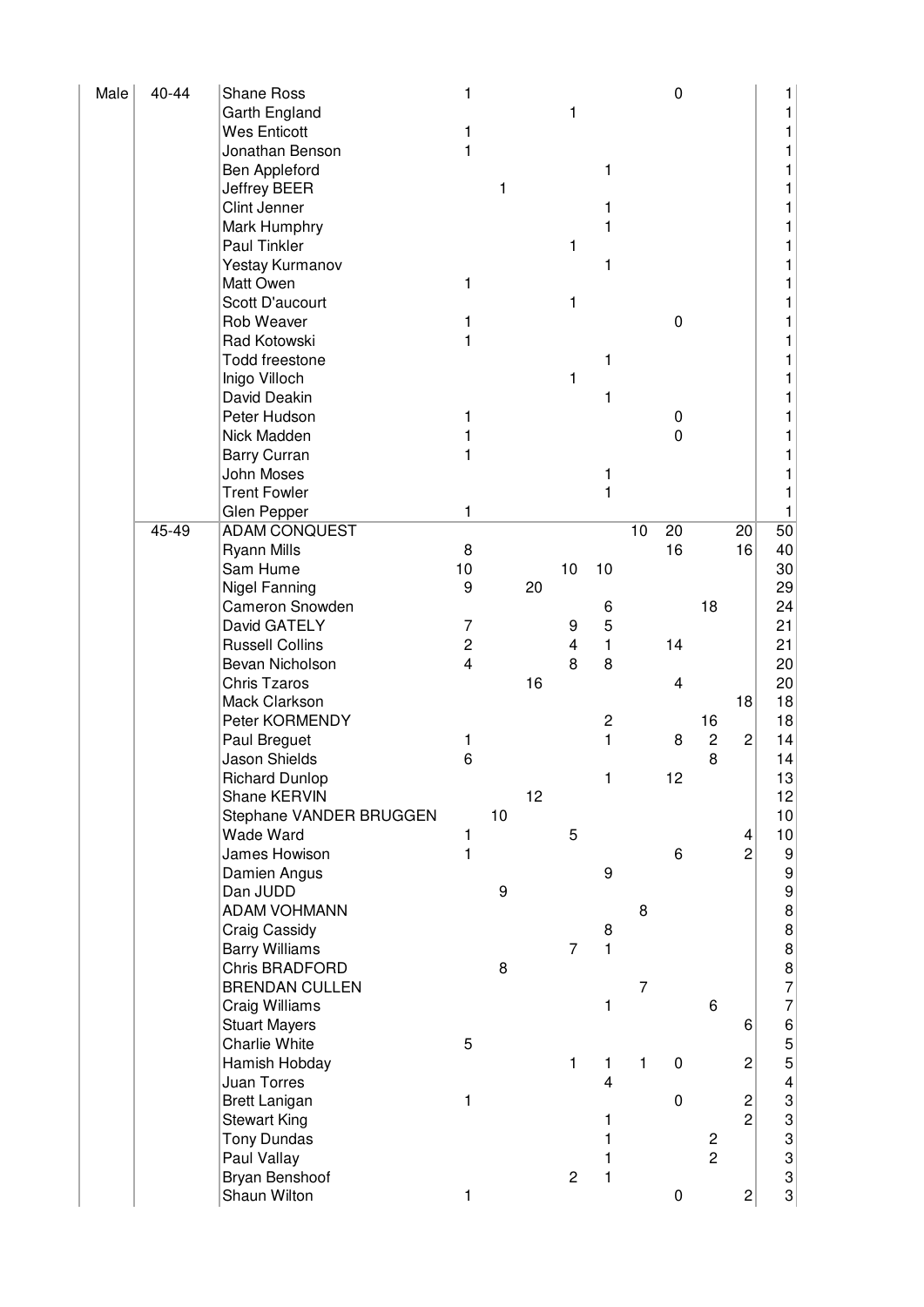| Male | 45-49 | Craig EXON                   | 1                       |                |    |                |   |                  | 0              |                | $\overline{\mathbf{c}}$ | 3                                           |
|------|-------|------------------------------|-------------------------|----------------|----|----------------|---|------------------|----------------|----------------|-------------------------|---------------------------------------------|
|      |       | <b>Richard Papworth</b>      |                         |                |    |                |   |                  |                |                | $\overline{c}$          | 3                                           |
|      |       | Damian Wood                  | 1                       |                |    | 1              |   |                  | 0              |                |                         | $\overline{c}$                              |
|      |       | Ryan Vardy                   |                         |                |    |                |   |                  | 0              |                | 2                       | $\overline{c}$                              |
|      |       | Carl Luckhoff                |                         |                |    |                |   |                  |                |                | $\overline{c}$          | $\overline{c}$                              |
|      |       | Adam RIEUSSET                | 1                       |                |    | 1              |   |                  |                |                |                         | $\overline{c}$                              |
|      |       | Christian Day                |                         |                |    |                |   |                  | $\mathbf 0$    |                | 2                       | $\overline{c}$                              |
|      |       | <b>Bruce GILMOUR</b>         |                         | $\overline{c}$ |    |                |   |                  |                |                |                         |                                             |
|      |       | <b>Greg Williams</b>         |                         |                |    | 1              |   |                  |                |                |                         | $\frac{2}{2}$                               |
|      |       | Campbell Main                |                         |                |    |                | 1 |                  |                |                |                         | $\overline{c}$                              |
|      |       | Lars Hansen                  |                         |                |    | 1              |   |                  |                |                |                         | $\overline{c}$                              |
|      |       | Matthew Bascomb              | 1                       |                |    |                | 1 |                  |                |                |                         | $\overline{c}$                              |
|      |       | Mark Dixon                   |                         |                |    |                |   |                  |                | $\overline{c}$ |                         | $\overline{c}$                              |
|      |       | <b>Troy Morris</b>           |                         |                |    |                |   |                  |                | $\overline{c}$ |                         | $\overline{c}$                              |
|      |       | Darren Eaton                 |                         |                |    |                |   |                  |                | $\overline{2}$ |                         | $\overline{c}$                              |
|      |       | <b>Steve Oxley</b>           | 1                       |                |    | 1              |   |                  | 0              |                |                         | $\overline{c}$                              |
|      |       | Javier Valderrama            | 1                       |                |    |                |   |                  |                |                |                         | 1                                           |
|      |       | Steven Abonyi                |                         |                |    |                | 1 |                  |                |                |                         |                                             |
|      |       | Leighton Wells               |                         |                |    |                | 1 |                  |                |                |                         |                                             |
|      |       | Mick Giesen                  | 1                       |                |    |                |   |                  |                |                |                         |                                             |
|      |       | <b>Nick ARMSTRONG</b>        |                         |                |    |                |   |                  | $\pmb{0}$      |                |                         |                                             |
|      |       | Nigel Cooper                 |                         |                |    |                | 1 |                  |                |                |                         |                                             |
|      |       | Steven Baxter                | 1                       |                |    |                |   |                  | $\pmb{0}$      |                |                         |                                             |
|      |       | Colin Moore                  |                         |                |    |                |   |                  |                |                |                         |                                             |
|      |       | Simon Rule                   |                         |                |    |                |   |                  |                |                |                         |                                             |
|      |       | <b>Nick Masters</b>          |                         |                |    |                |   |                  |                |                |                         |                                             |
|      |       | Hendrik Zimmet               | 1                       |                |    |                |   |                  |                |                |                         |                                             |
|      |       | <b>Mathew Stewart</b>        |                         |                |    |                |   |                  | $\pmb{0}$      |                |                         |                                             |
|      |       | <b>Tim Morris</b>            | 1                       |                |    |                |   |                  |                |                |                         |                                             |
|      |       | Yi Yuen Wang                 |                         |                |    | 1              |   |                  |                |                |                         | 1                                           |
|      | 55-59 | Zoran Krstevski              | $\overline{\mathbf{4}}$ |                |    | $\overline{9}$ |   |                  | 16             |                | 14                      | 43                                          |
|      |       |                              |                         |                |    |                |   |                  | 18             |                |                         |                                             |
|      |       |                              |                         |                |    |                |   |                  |                |                |                         |                                             |
|      |       | Aurel Wachter                | 9                       |                |    |                |   |                  |                |                | 16                      | 43                                          |
|      |       | Michael Pratt                | 11                      |                |    |                |   |                  | 20             |                |                         | 31                                          |
|      |       | Danny Wade                   |                         |                |    | 10             |   |                  |                |                | 18                      | 28                                          |
|      |       | Brendan Kay                  |                         |                |    |                | 1 |                  | 10             |                | 12                      | 23                                          |
|      |       | Paul Gladwell                |                         |                |    |                |   |                  |                | 20             |                         | 20                                          |
|      |       | Tom Avram                    | 1                       |                | 18 |                |   |                  |                |                |                         | 19                                          |
|      |       | John Wilson                  | 1                       |                |    | 1              | 1 |                  | 0              | 14             |                         | 17                                          |
|      |       | Anthony Martini              |                         |                |    |                |   |                  |                | 16             |                         | 16                                          |
|      |       | Ross DAWSON                  | 8                       |                |    | $\overline{7}$ | 1 |                  |                |                |                         | 16                                          |
|      |       | Craig Elvish                 |                         |                | 16 |                |   |                  |                |                |                         | 16                                          |
|      |       | Darryl Brown                 | 1                       |                |    |                |   |                  | 14             |                |                         | 15                                          |
|      |       | Sergi Rodriguez              | $\overline{c}$          |                |    |                |   |                  | $\overline{4}$ |                | 8                       | 14                                          |
|      |       | Ron VAN DER HEIDE            |                         | 8              |    |                |   |                  |                | 4              |                         | 12                                          |
|      |       | Dennis Rafferty              |                         |                |    |                |   |                  |                | 12             |                         | 12                                          |
|      |       | Paul Burns                   |                         |                | 12 |                |   |                  |                |                |                         | 12                                          |
|      |       | Roger Branford               |                         |                |    |                | 1 |                  |                | 10             |                         | 11                                          |
|      |       | David OMAN                   |                         | $\overline{7}$ |    |                | 1 |                  |                | $\overline{c}$ |                         | 10                                          |
|      |       | <b>Anthony Cox</b>           | 1                       | 6              |    |                |   |                  |                |                | $\overline{c}$          | $\boldsymbol{9}$                            |
|      |       | ANDREW WOOD                  |                         |                |    |                |   | $\boldsymbol{9}$ |                |                |                         | $\boldsymbol{9}$                            |
|      |       | <b>Bruce Stewart</b>         |                         |                |    |                | 9 |                  |                |                |                         | 9                                           |
|      |       | Stephen Kent                 | 1                       |                |    |                |   |                  | $\pmb{0}$      |                | 6                       | 7                                           |
|      |       | Kevin Green                  | 5                       |                |    |                |   |                  | $\overline{2}$ |                |                         | 7                                           |
|      |       | <b>Brett Kellerman</b>       |                         |                |    | 3              |   |                  |                |                | $\overline{\mathbf{c}}$ | 5                                           |
|      |       | Malcolm Bish                 | 1                       |                |    |                |   |                  |                | $\overline{c}$ | $\overline{c}$          | 5                                           |
|      |       | William Van Pinxteren        | 1                       |                |    |                |   |                  |                |                | $\overline{\mathbf{4}}$ | 5                                           |
|      |       | David Friedlander            | 1                       |                |    |                |   |                  |                |                | $\overline{2}$          | 3                                           |
|      |       | Dirk Heinert<br>Rick O'brien |                         |                |    | $\overline{c}$ | 1 |                  |                |                | $\mathbf{2}$            | $\ensuremath{\mathsf{3}}$<br>3 <sup>2</sup> |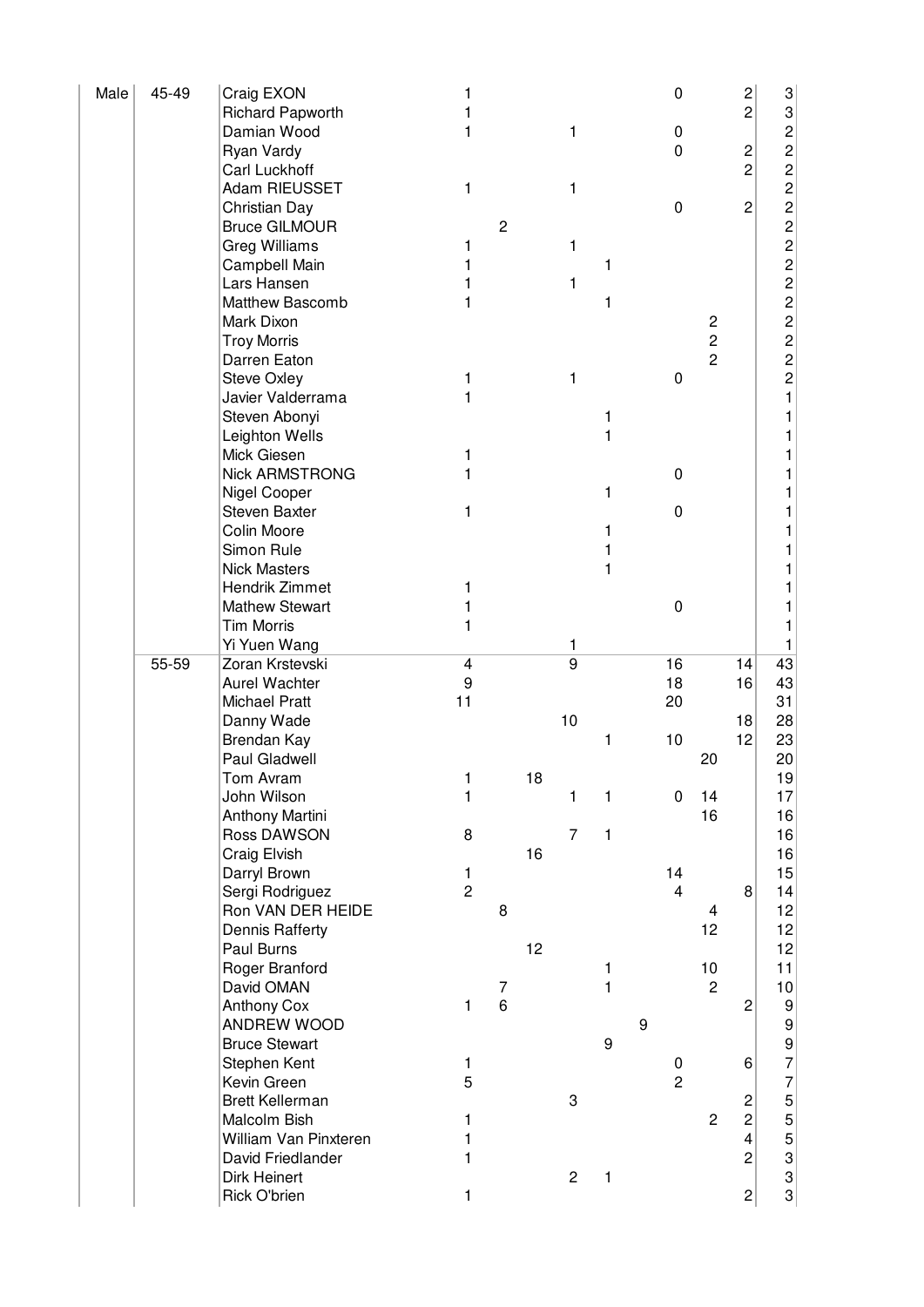| Male | 55-59 | <b>Steven Griffiths</b>              | 1              |   |    |    |                  |                | $\mathbf 0$      |                | $\overline{\mathbf{c}}$ | $\mathbf{3}$                                    |
|------|-------|--------------------------------------|----------------|---|----|----|------------------|----------------|------------------|----------------|-------------------------|-------------------------------------------------|
|      |       | <b>Alan Davies</b>                   |                |   |    |    | 3                |                |                  |                |                         |                                                 |
|      |       | Lou Politini                         |                |   |    |    |                  |                |                  |                | $\overline{c}$          | $\begin{array}{c} 3 \\ 2 \\ 2 \\ 1 \end{array}$ |
|      |       | Stephen Humphreys                    |                |   |    |    |                  |                |                  | $\overline{c}$ |                         |                                                 |
|      |       | <b>EDWARD SMITH</b>                  |                |   |    |    |                  | 1              |                  |                |                         |                                                 |
|      |       | Eric Jansen                          | 1              |   |    |    |                  |                |                  |                |                         | 1                                               |
|      |       | <b>Scott DIXON</b>                   |                |   |    |    | 1                |                |                  |                |                         | 1                                               |
|      |       | Christian Schwaerzler                |                |   |    |    | 1                |                |                  |                |                         | 1                                               |
|      |       | David Lamb                           | 1              |   |    |    |                  |                |                  |                |                         | 1                                               |
|      |       | <b>Dimitrios Bairaktaris</b>         | 1              |   |    |    |                  |                |                  |                |                         | 1                                               |
|      |       | <b>JEFF BEAVIS</b>                   |                |   |    |    |                  | 1              |                  |                |                         | 1                                               |
|      |       | Adam Luckin<br><b>TONY FOSS</b>      | 1              |   |    |    |                  | 1              | 0                |                |                         | 1<br>1                                          |
|      |       | David Adams                          | 1              |   |    |    |                  |                |                  |                |                         | 1                                               |
|      | 60-64 | Tom Gibson                           | $\overline{6}$ |   |    | 10 |                  |                | 16               |                | 14                      | 46                                              |
|      |       | Dale LOWE                            |                | 9 | 18 |    |                  | $\overline{7}$ |                  |                |                         | 34                                              |
|      |       | David Britt                          | 1              |   |    |    | $\overline{7}$   |                | 8                | 12             | $\overline{c}$          | 30                                              |
|      |       | Daryl Davis                          | 8              |   |    |    |                  |                |                  | 20             |                         | 28                                              |
|      |       | Rob Licciardo                        | $\overline{c}$ |   |    |    |                  |                | 14               |                | 12                      | 28                                              |
|      |       | <b>Neville Collins</b>               |                |   |    |    |                  |                |                  | 16             | 8                       | 24                                              |
|      |       | Sebastian HARVEY                     | 1              |   |    |    |                  |                | 12               |                | 10                      | 23                                              |
|      |       | Tony Kolb                            |                |   |    |    |                  |                |                  |                | 20                      | 20                                              |
|      |       | <b>Brett Terry</b>                   |                |   |    |    |                  |                |                  | 18             |                         | 18                                              |
|      |       | Mark Charlton                        | 1              |   |    |    |                  |                | 6                |                | 6                       | 13                                              |
|      |       | Craig Deane                          | 5              |   |    | 8  |                  |                |                  |                |                         | 13                                              |
|      |       | <b>Richard Poulter</b>               | $\mathbf{1}$   |   |    |    |                  |                | 10               |                |                         | 11                                              |
|      |       | <b>Peter Harriott</b>                |                |   |    |    |                  |                |                  | 10             |                         | 10                                              |
|      |       | <b>Alex Finlay</b>                   |                |   |    |    |                  | 10             |                  |                |                         | 10                                              |
|      |       | Greg Kelson                          |                |   |    | 9  |                  |                |                  |                |                         | 9                                               |
|      |       | <b>ROY PREECE</b>                    |                |   |    |    |                  | 9              |                  |                |                         | 9                                               |
|      |       | Anthony Egan                         |                |   |    |    | 8                |                |                  |                |                         | $\begin{array}{c} 8 \\ 7 \end{array}$           |
|      |       | Murray Walls                         |                |   |    |    | $\overline{7}$   |                |                  |                |                         |                                                 |
|      |       | Graham Tedoldi                       |                |   |    |    | 5                |                |                  |                |                         | $\frac{5}{5}$                                   |
|      |       | Rob Dunbar                           | 1              |   |    |    |                  |                | $\mathbf 2$      |                | 2                       |                                                 |
|      |       | Adrian Mcknight                      | 4              |   |    |    |                  |                |                  |                |                         | 4                                               |
|      |       | <b>MARK WARBURTON</b>                | 3              |   |    |    |                  |                |                  |                |                         | 3                                               |
|      |       | Michael Dawson                       | 1              |   |    |    |                  |                |                  |                | $\overline{c}$          | 3                                               |
|      |       | Frank Gualtieri                      |                |   |    |    |                  |                | $\boldsymbol{0}$ |                | $\overline{\mathbf{c}}$ | $\begin{array}{c}\n2 \\ 2\n\end{array}$         |
|      |       | Tony King                            |                |   |    |    |                  |                | $\boldsymbol{0}$ |                | $\overline{2}$          |                                                 |
|      |       | PHILLIP COCHRANE                     |                |   |    |    |                  | 1              |                  |                |                         | $\mathbf{1}$                                    |
|      |       | John Barker                          | 1              |   |    |    |                  |                |                  |                |                         | 1                                               |
|      |       | <b>Bill Slater</b>                   |                |   |    |    | 1                |                |                  |                |                         | 1                                               |
|      |       | <b>NEIL BREWSTER</b>                 |                |   |    |    |                  | 1              |                  |                |                         | 1                                               |
|      |       | Jeremy Taylor                        |                |   |    |    |                  |                |                  |                |                         | 1                                               |
|      | 65-69 | <b>Graeme Pitts</b><br>PHILIP HANLEY | 10             |   |    |    | 10               |                | 20               |                | $\overline{20}$         | 1<br>60                                         |
|      |       | Ron Gillies                          | $\mathbf 5$    |   |    | 10 | 8                |                | 14               |                |                         | 37                                              |
|      |       | <b>William Mulraney</b>              | 9              |   |    |    |                  |                | 18               |                |                         | 27                                              |
|      |       | Kip Homewood                         | 3              |   |    |    |                  |                | 12               |                |                         | 15                                              |
|      |       | Stephen Taylor                       |                |   |    |    | $\boldsymbol{9}$ |                |                  |                |                         | $\overline{9}$                                  |
|      |       | <b>IAN TATE</b>                      |                |   |    |    |                  | 8              |                  |                |                         |                                                 |
|      |       | Mick VARKER                          | 6              |   |    |    |                  |                |                  |                |                         | $\begin{array}{c} 8 \\ 6 \end{array}$           |
|      |       | Peter Dean                           | 4              |   |    |    |                  |                |                  |                |                         | $\overline{\mathbf{4}}$                         |
|      |       | Norman Mclennan                      | 1              |   |    |    |                  |                |                  |                |                         | $\mathbf{1}$                                    |
|      | $70+$ | <b>John Stacey</b>                   | $\overline{7}$ |   |    |    |                  |                | 16               |                | 20                      | 43                                              |
|      |       | John Allen                           | 10             |   |    |    |                  |                | 20               |                |                         | $30\,$                                          |
|      |       | <b>Graeme Parsons</b>                | 9              |   |    |    |                  |                |                  |                | 18                      | 27                                              |
|      |       | John Axsentieff                      | 8              |   |    |    |                  |                |                  |                |                         | $\boldsymbol{8}$                                |
|      |       | Peter Dwyer                          | 6              |   |    |    |                  |                |                  |                |                         | $6\vert$                                        |